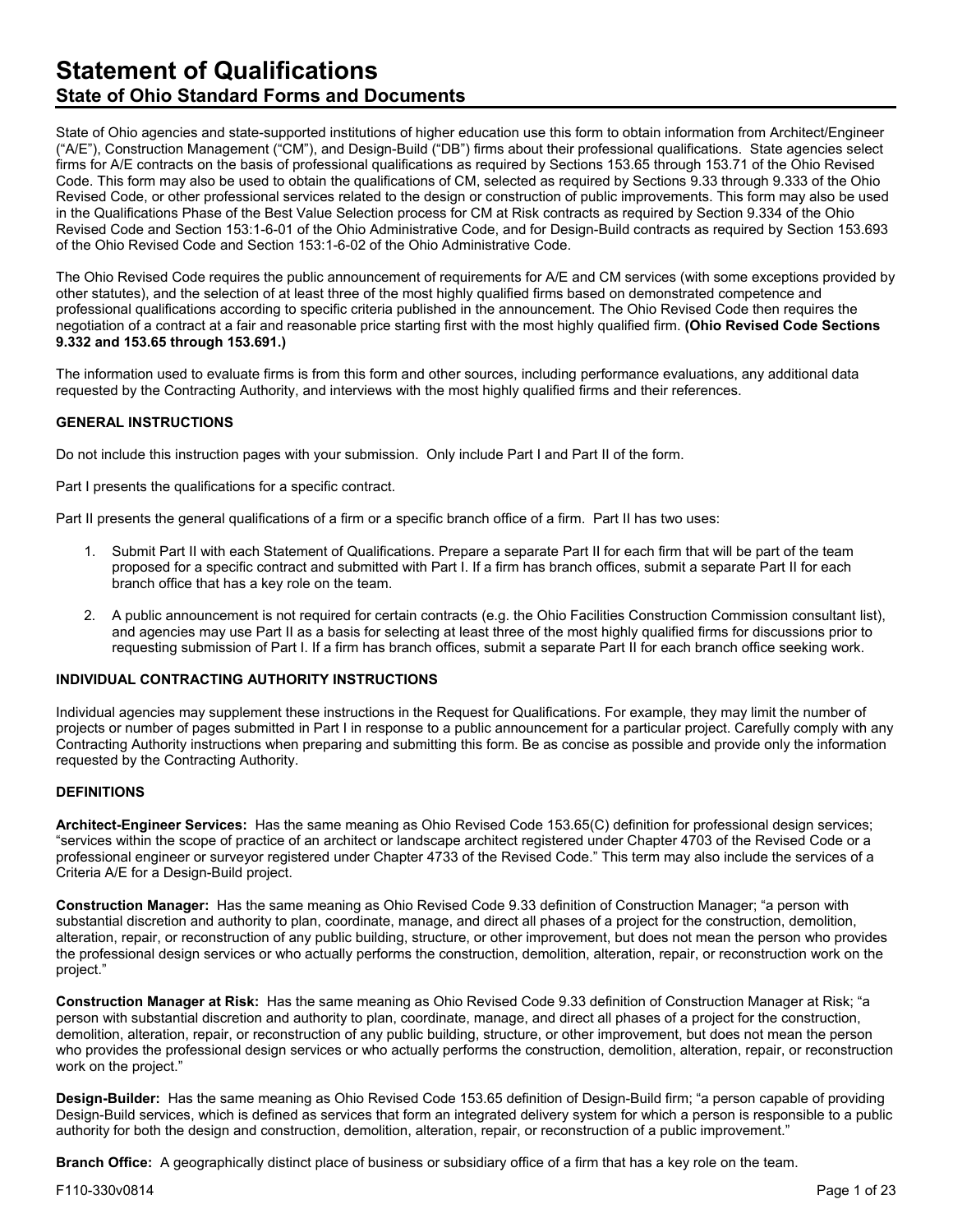**Discipline:** Primary technical capabilities of key personnel, as evidenced by academic degree, professional registration, certification, and/or extensive experience.

**Firm:** Has the same meaning as Ohio Revised Code 153.65(B) for professional design firm; "any person legally engaged in rendering professional design services." Depending on the nature of the services requested in the announcement, the term may include a Construction Manager, Construction Manager at Risk, Design-Builder, or a specialty consultant for various services.

**Key Personnel:** Individuals who will have major contract responsibilities and/or provide unusual or unique expertise.

**Contracting Authority:** The Ohio Facilities Construction Commission; or the director of an agency of the State with the approval of the Department for local administration of a specific Project; or the chief executive officer of an Institution of Higher Education certified by the Department to perform local administration; or the legislative body of a political subdivision.

### **SPECIFIC INSTRUCTIONS**

#### **Page Footers**

- 1. Project Title / Firm Name. Enter the title of the contract for which this form is being submitted, exactly as shown in the public announcement or Contracting Authority request at center of footer followed by lead firm name. Thumbnail company logo is optional.
- 2. Page Numbers. Modify the page numbers to correspond with the correct number of total pages in the submission. Integrate all pages including Part II and additional forms (e.g.: statements of insurance, etc) requested by the Contracting Authority.

#### **Part I - Contract-Specific Qualifications**

#### **Section A. Contract Information.**

- 1. Title and Location. Enter the title and location of the contract for which this form is being submitted, exactly as shown in the public announcement or Contracting Authority request.
- 2. Announcement Date. Enter the posted date of the Contracting Authority's Request for Qualifications on the OHC website, other form of public announcement or Contracting Authority request for this contract.
- 3. Project Number. Enter the Contracting Authority's project number, if applicable, exactly as shown in the public announcement or Contracting Authority request for this contract.

#### **Section B. Firm Point of Contact**

- 4-9. Project Representative Name and Title, President/CEO, Name of Firm (Legal Name), Telephone Number, Fax (Facsimile) Number and E-mail (Electronic Mail) Address. Provide information for a representative of the lead firm or joint venture that the Contracting Authority can contact for additional information. The representative must be empowered to speak on contractual and policy matters. List the firm's legal name.
- 10-12. Include the county where the Lead Firm or Joint Venture is located, its FTID (Federal Tax Identification) number and Web address.

#### **Section C. Proposed Team.**

13-15. Firm Name, Address, and Role in This Contract. Provide the contractual relationship, name, full mailing address, and a brief description of the role of each firm that will be involved in performance of this contract. List the lead firm or joint venture partners first. If a firm has branch offices, indicate each individual branch office that will have a key role on the team. The named subcontractors and outside associates or consultants must be used, and any change must be approved by the project manager. Attach an additional sheet in the same format as Section C if needed. Enter the distance of the lead firm from the project site in Block 10. If a joint venture, enter the office of the firm point of contact in the first row. *Identify all EDGE-certified Business Enterprises, by name, that will participate in delivery of the proposed professional services solicited in the RFQ to achieve the advertised participation goal.* If the Proposer intends to receive points for exceeding the EDGE Participation Goal, it must submit completed *Certified Statement of Intent To Contract and To Perform* forms signed by the Proposer and EDGE-certified Business Enterprises with its Statement of Qualifications.

#### **Section D. Organizational Chart of Proposed Team.**

Present an organizational chart of the proposed team showing the names and roles of all key personnel listed in Section E and the firm they are associated with as listed in Section C. Include Owner-Agency and Contracting Authority. Illustrate lines of communication between team members and identify main point of contact for team. Use the following standard titles as appropriate to identify specific roles within project team for agreement. Please refrain from using company titles or roles (e.g.: Project Executive, Project Principal, etc.). The use of thumbnail sized photographs of team members is optional.

# **A/E Standard Titles for Specific Roles:**

Senior Management Lead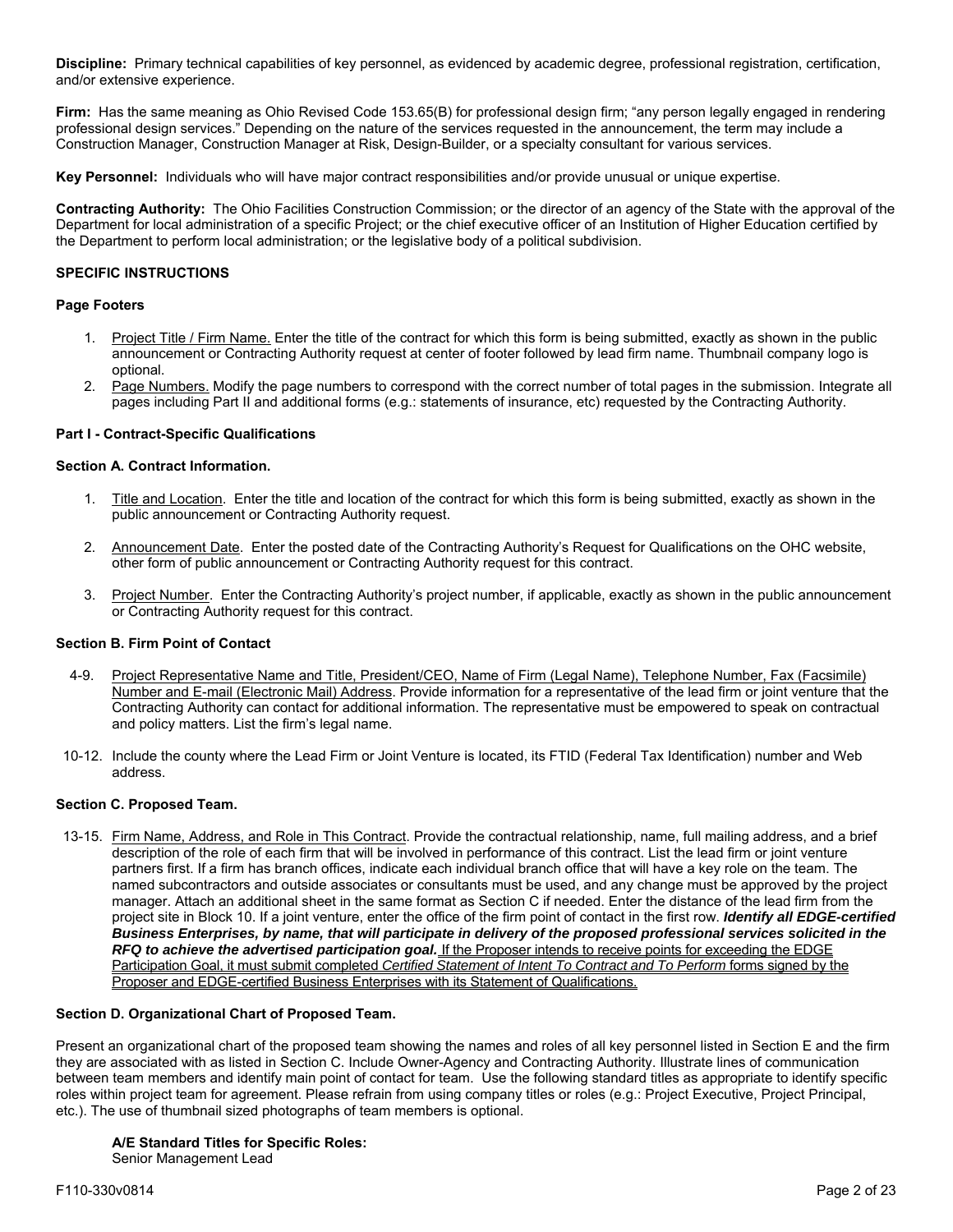Project Management Lead Project Design Lead – Discipline Name (e.g. Architecture, Interior Design, Mechanical, Electrical, Plumbing, Technology) Project Architect or Project Engineer Planning/Programming Lead Specification Writer **Scheduler**  Quality Control Lead – Discipline Name Construction Administrator

#### **CM Standard Titles for Specific Roles:**

 Senior Management Lead Project Management Lead Project Technical Lead (e.g., Project Engineer) Project Administration Lead (e.g., Project Clerk) Preconstruction Management Lead Estimator – Discipline Name Scheduler (Preconstruction Phase, Construction Phase) Constructability/Design Document Reviewer Superintendent – Discipline Name (e.g. General, MEP) Safety Lead

#### **CM at Risk Standard Titles for Specific Roles:**

Use the titles listed above under CM Standard Titles

#### **DB Standard Titles for Specific Roles:**

Use the titles listed above under CM and A/E Standard Titles

#### **Section E. Resumes of Key Personnel Proposed for This Contract.**

Complete this section for each key person who will participate in this contract. Group by firm, with personnel of the lead firm or joint venture partner firms first. Resumes should align to the greatest extent possible with the example projects in Section G. Maximum of one page in length for each key person. The following blocks must be completed for each resume:

- 16. Name. Keep the name of each team member consistent throughout all sections. Thumbnail sized photograph of team member is optional.
- 17. Role in This Contract. Maintain consistency with titles provided in Section D.
- 18. Years Experience. Total years of relevant experience (block 14a), and years of relevant experience with current firm, but not necessarily the same branch office (block 14b).
- 19. Firm Name and Location. Name, city and state of the firm where the person currently works, which must correspond with one of the firms (or branch office of a firm, if appropriate) listed in Section C. Inserting thumbnail sized company logo is optional.
- 20. Education. Provide information on the highest relevant academic degree(s) received. Indicate the area(s) of specialization for each degree.
- 21. Current Professional Registration. Provide information on current relevant professional registration(s) in the State of Ohio. Do not list registration from other states here. List registrations from other states in Block 22.
- 22. Other Professional Qualifications. Provide information on any other professional qualifications relating to this contract, such as education, professional registration in other states, publications, organizational memberships (e.g., AIA, CSI, NSPE, CMAA), certifications (e.g. CDT, CCM, CCCA, CCS, LEED AP, NCIDQ), training, awards, and foreign language capabilities.\*

\*Abbreviations for organizations and certifications: LEED Credentials: Leadership in Energy & Environmental Design (Green Building Certification Institute)

GA: Green Associate AP: LEED AP (Legacy LEED Accredited Professional without specialty) AP +: (see below): LEED AP BD+C (Building Design and Construction specialty) LEED AP ID+C (Interior Design and Construction specialty) LEED AP O+M (Operations and Maintenance specialty) LEED AP ND (Neighborhood Development specialty) LEED AP Homes (Specialty for residential LEED construction)

ACEC: American Council of Engineering Companies AIA or FAIA: American Institute of Architects CCCA: Certified Construction Contract Administrator (CSI) CCM: Certified Construction Manager (CMAA) CCS: Certified Construction Specifier (CSI) CDT: Construction Document Technologist (CSI) CMAA: Construction Management Association of America CSI or FCSI: Construction Specifications Institute DBIA or Associate DBIA: Design-Build Institute of America (list credentials, not memberships) NCARB: National Council of Architectural Registration Boards (list certification only) NCIDQ: National Council for Interior Design Qualification NSPE: National Society of Professional Engineers

Other Industry Credentials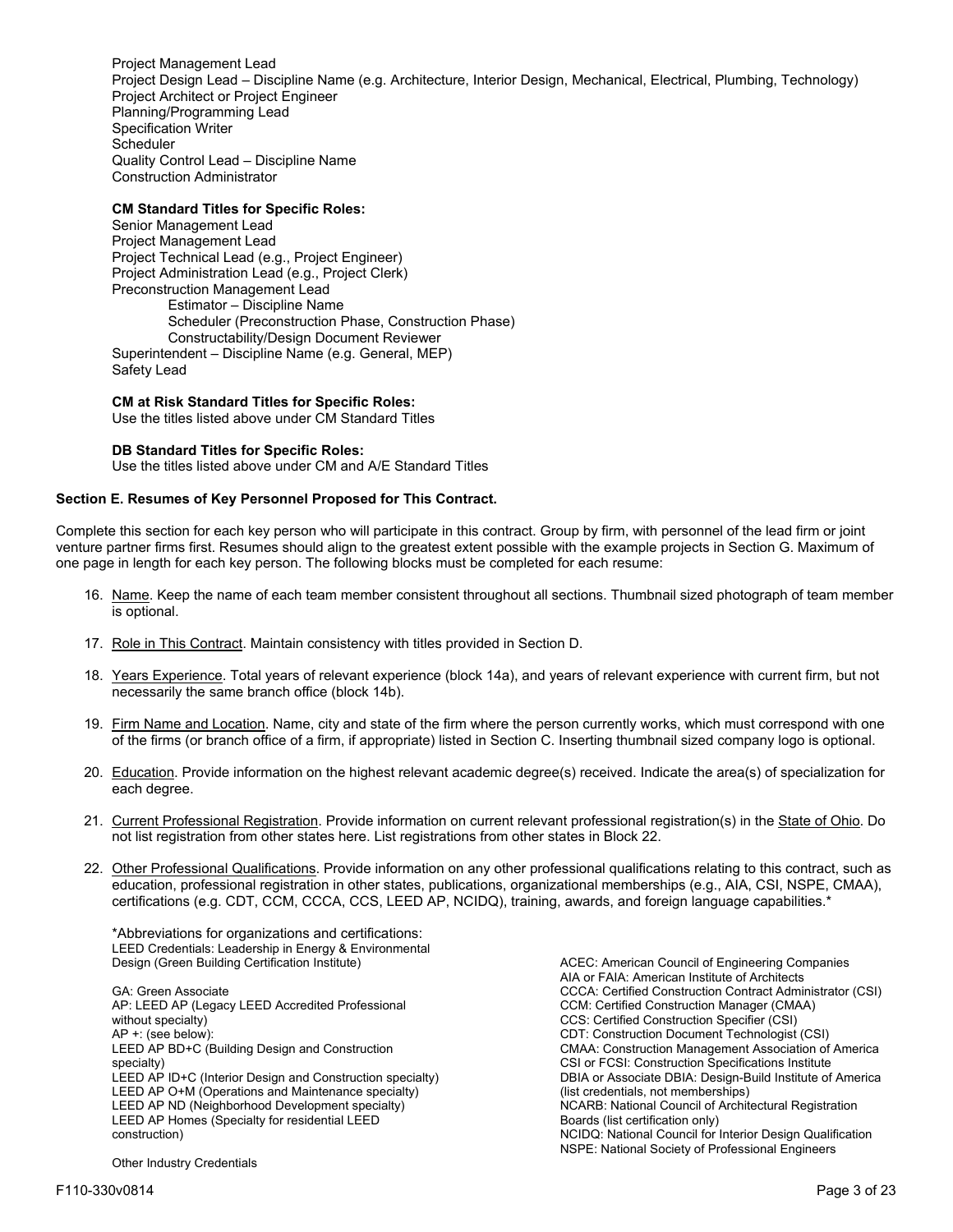23. Relevant Projects. Provide information on up to five projects in which the person had a significant role that demonstrates the person's capability relevant to her/his proposed role in this contract. These projects do not necessarily have to be any of the projects presented in Section F for the project team if the person was not involved in any of those projects or the person worked on other projects that were more relevant than the team projects in Section F.

#### **Sample Projects (a – e)**

- 1. Title, Client and Location. Insert the sample project name on the top line of this block. Identify the client(s) name on the second line of this block. Provide the location (city, state) of the project at the bottom.
- 2. Building Type, Size and Project Cost / Performance. Identify the project's building type (e.g.: office, academic, laboratory, hospital, corrections, recreation, housing, maintenance, storage, mixed use, etc.) on the top line of this block. Specify level of building type if appropriate (e.g.: K-12 academic, student housing, minimum security corrections, vehicle maintenance, etc). NOTE: for K-12 academic building type, please include specific grade levels served in building within parentheses after the building type. For example, "K-12 Academic (9<sup>th</sup> thru 12<sup>th)"</sup>. Provide the building size (if applicable) in square-feet on the second line of this block. If the project was a combination renovation and building addition, include area of building addition in parentheses after the total area (e.g.: 35,000 SF Add.). Include the project cost at the bottom followed by the firm's performance in parenthesis (e.g.: \$100K under budget, \$15K returned, on budget, \$10K over budget, etc). If the firm performed hard-bid construction services, indicate amount of change orders rather than budget performance within the parentheses (e.g.: \$45K in changes, \$0 in changes).
- 3. Type of Construction, Delivery Model and Services. Identify the type of construction on the top line of this block (new construction, addition, renovation, preservation, demolition). Include multiple types of construction if applicable (e.g.: addition/renovation). Provide the delivery method used for the project on the second line (ie: multiple prime, multiple prime with CMA, general contracting, CM at Risk, design-build, public-private partnership). Insert the type of service the firm provided on the project at the bottom of this block (e.g.: full AE services, Criteria AE services, CMR services, DB services, etc).
- 4. Dates Completed. Insert the completion dates (month/year) for the design and construction stage, if applicable, on the top line of the block. Indicate the schedule performance with the number of day's variance from original schedule completion date of stage (e.g.: 15 days ahead, on schedule, 5 days late). If any of the professional services or construction projects is not complete, leave Date Completed blank and indicate the status.
- 5. Example Project Key No. Insert the corresponding key number (1-10) of the project if it is included in Section F as one of the Example Projects. Leave blank if it is not one of the Example Projects.
- 6. Specific Role (Benefits / Value to Client). Briefly describe the individual team member's role on the project and most importantly the benefits and value their specific involvement provided that client. Do not list common job duties and responsibilities of the role or tasks performed. Quantify specific results and accomplishments due to the individual's involvement on the project. Cover the selection scoring criteria provided in the Request for Qualifications when completing these blocks on the resumes of key personnel proposed for this contract. Use the check box provided to indicate if the project was performed with any office of the current firm. Project photos are not necessary.

#### **Section F. Example Projects Which Best Illustrate Proposed Team's Qualifications for This Contract.**

Select projects where multiple team members worked together, if possible, that demonstrate the team's capability to perform work similar to that required for this contract. Complete one Section F for each project. Specialty consultants that have not worked with the lead firm may submit their own projects in this section. Present no more than ten projects, unless otherwise specified by the Contracting Authority. Limit of one page in length per project. If more projects are submitted or their length exceeds one page, scoring will be based on the first page of the first ten projects only. Complete the following blocks for each project:

- 24. Example Project Key Number. Start with "1" for the first project and number consecutively.
- 25. Title and Location. Title and location of project or contract. For an indefinite delivery contract, the location is the geographic scope of the contract.
- 26. Year Completed. Enter the year completed of the design services (such as planning, engineering study, design, or surveying), and/or the year completed of construction, if applicable. If any of the professional services or the construction projects are not complete, leave Year Completed blank and indicate the status in Brief Description of Project and Relevance to This Contract (block 24).
- 27a. Project Owner. Project owner or user, such as a government Contracting Authority or installation, an institution, a corporation or private individual.
- 27b. Point of Contact Name. Provide name of a person associated with the project owner or the organization which contracted for the professional services, who is very familiar with the project and the firm's (or firms') performance.
- 27c. Point of Contract Telephone Number. Self-explanatory.
- 27d. Point of Contact E-mail Address. Self-explanatory.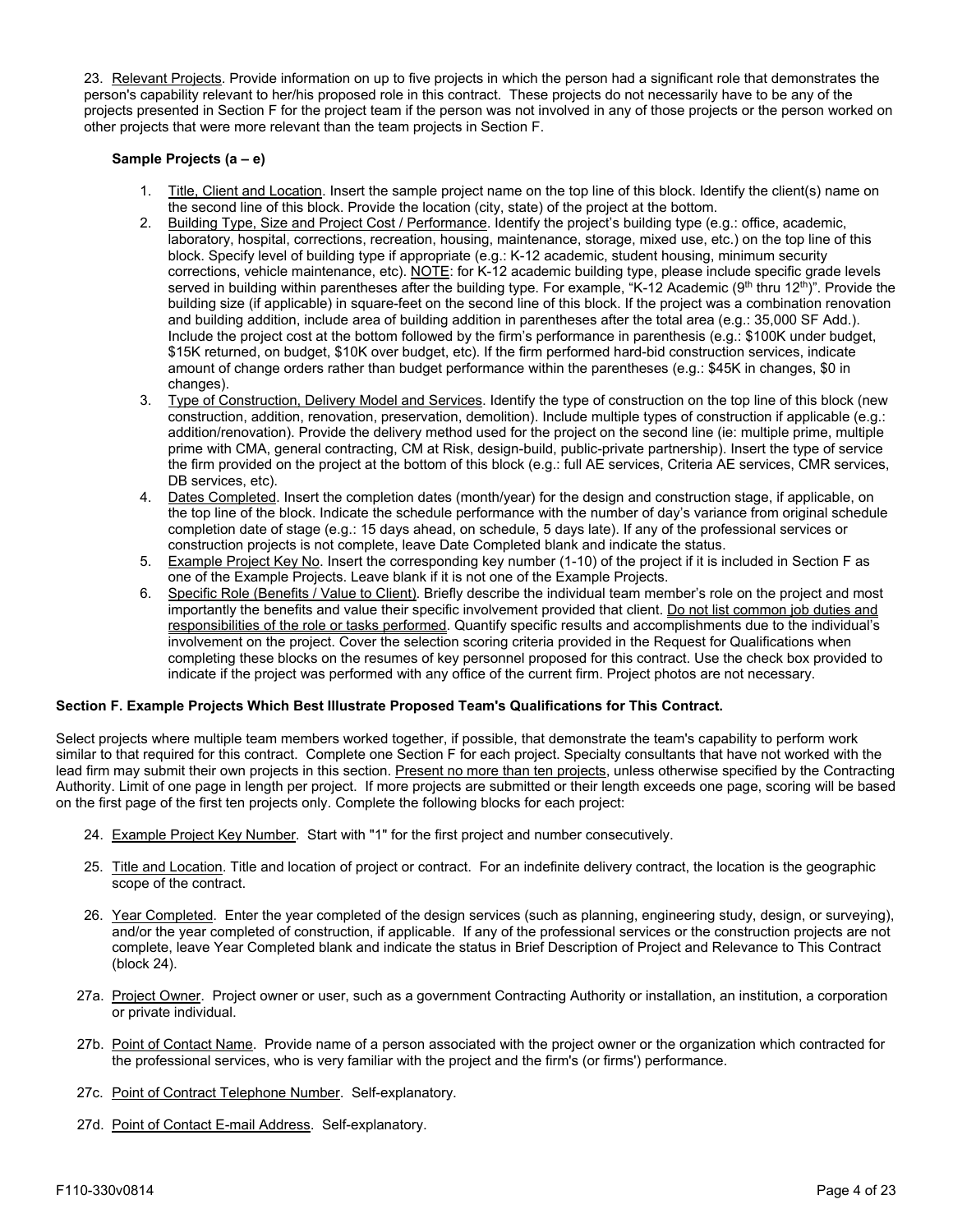- 28. Brief Description of Project and Relevance to This Contract. Enter any other information requested by the Contracting Authority for each example project. Including the following information:
	- a. Project Description. Provide a short description of the project. Indicate scope, size, cost, principle elements and special features of the project. Identify the type of delivery method used.
	- b. Scope of Services. Indicate the type and scope of services provided by firm. Indicate if the project utilized Building Information Modeling tools and the extent of its use during each stage of the project.
	- c. Benefit / Value to Client. Summarize the specific benefits and/or value provided to client in the execution of the work. Include obstacles encountered and how the firm resolved those issues. Tell the "story" of the project.
	- d. Results Accomplished. Indicate team performance regarding scope, budget, schedule and quality. Provide specificity in reporting results in comparison to baseline figures. Do not just state, "on time and on budget".
	- e. Relevance of Project. Briefly indicate how this example project is relevant and similar to this contract.
	- f. Reference. Insert citations from letters of reference or past evaluations attained from project owner or point of contact. Indicate name, title, organization and date reference was made by past project representative.
	- g. Photographs/Diagrams. Include one or two photos or diagrams/plans that complement and support the other information presented about the project, services, benefits and accomplishments.
	- h. Awards/Certifications. Indicate any awards the project received and level of LEED Certification achieved.
	- i. Team Members. List all proposed team members that worked on this example project.
- 29. Firms from Section C Involved with This Project. Indicate which firms (or branch offices, if appropriate) on the project team were involved in the example project, and their specific roles (eg: general trades contractor vs. general contractor, etc) and relationship (lead firm/contractor, JV partner, subconsultant/subcontractor). List in the same order as Section C.

#### **Section F. Additional Page: Relevant Project Experience Matrix.**

Enter the relevant scopes of work requested by the Contracting Authority in the Request for Qualifications. Please note, in some instances the Contracting Authority may request firms to summarize specific project elements (e.g.: project delivery method, role on project, LEED Certification) that will require the insertion of abbreviations (e.g.: MP, GC, CMR, DB) rather than the standard "x" within the body of the matrix.

#### **Section G. Key Personnel Participation in Example Projects.**

This matrix is intended to graphically depict which key personnel identified in Section E worked on the example projects listed in Section F. Complete the following blocks (see example below).

- 30. Names of Key Personnel. List the names of the key personnel in the same order as they appear in Section E.
- 31. Role in This Contract. Insert the proposed role in the contract as indicated in Section E, block 17.
- 32. Example Projects Listed in Section F. In the column under each project key number (see block 24) and for each key person, place an "X" under the project key number for participation in the same or similar role.
- 33. Example Projects Key. List the key numbers and titles of the example projects in the same order as they appear in Section F.

#### **Section H. Additional Information.**

- 34a. Use this section to provide additional information specifically requested by the Contracting Authority or to address selection criteria that are not covered by the information provided in Sections A-G. It is recommended that firms provide an outline following the selection criteria as indicated on the rating sheet and briefly summarize the proposed team's qualifications for each criterion. Firms are encouraged to summarize information in tables/charts. Do not include general marketing materials or history of each firm. Only include recent reference letters of past performance.
- 34b Complete and submit the Proposer Affirmation and Disclosure form to indicate the location(s) that services will be provided in accordance with Executive Order 2011-12K.
- 34c Complete and submit the Commitment to Participate in the EDGE Business Assistance Program form to indicate the lead firm's intent to contract with and use EDGE-certified Business Enterprises as a part of the proposed team.
- 34d If the Proposer intends to receive points for exceeding the EDGE Participation Goal, complete and submit Certified Statement of Intent To Contract and To Perform (F110-13) forms signed by the Proposer and EDGE-certified Business Enterprises with its Statement of Qualifications. Do not submit the Bidder's EDGE Affidavit (Form M140-00 45 29).
- 34e Complete the Disclosure of Past Performance for the Lead Firm and all Consultants listed in Section C.

#### **Section I. Authorized Representative**

- 35/36. Signature of Authorized Representative and Date. An authorized representative of a joint venture or the lead firm must sign and date the completed form. Signing attests that the information provided is current and factual, and that all firms on the proposed team agree to work on the project. Joint ventures selected for negotiations must make available a statement of participation by a principal of each member of the joint venture.
	- 37. Name and Title. Self-explanatory.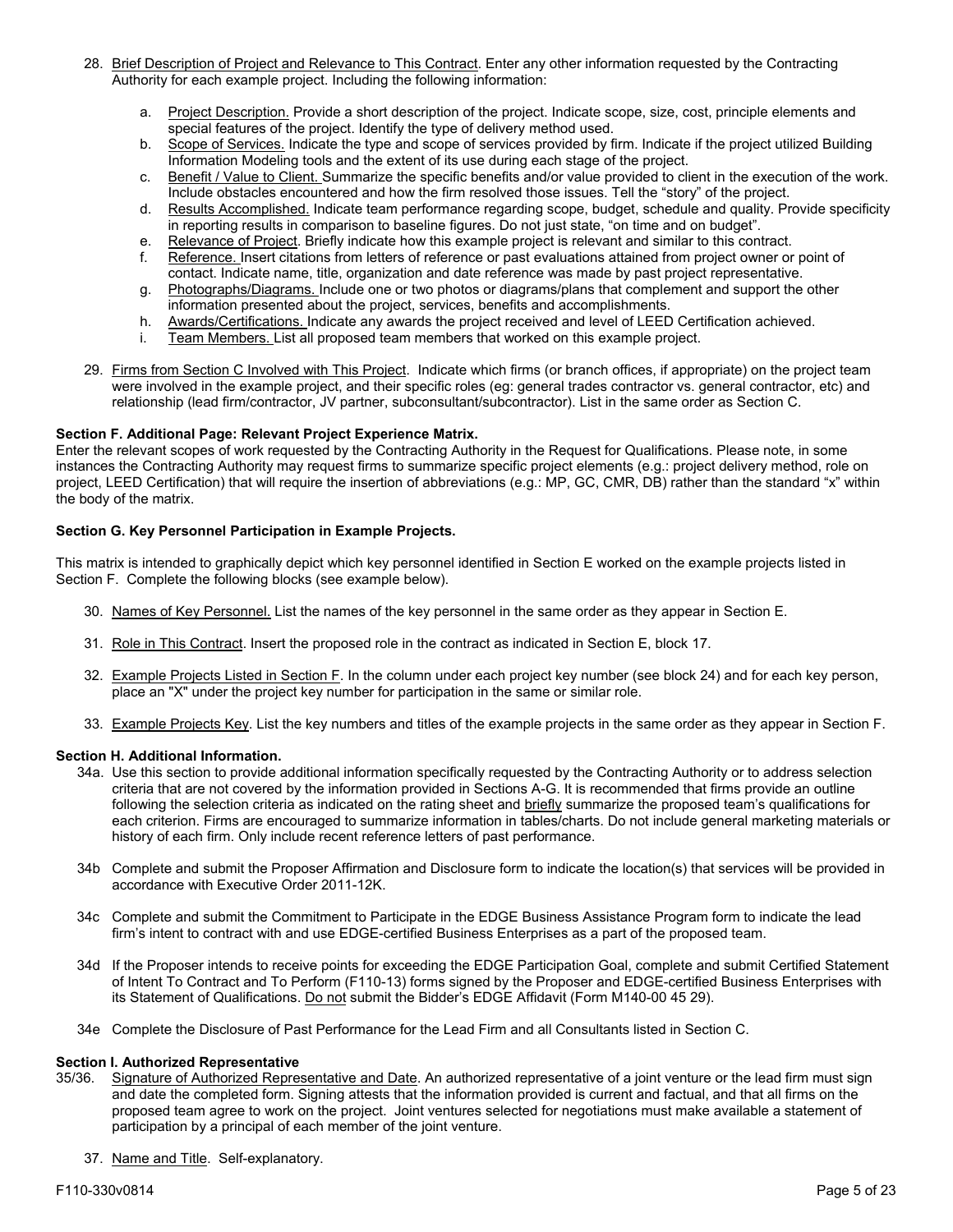### **SAMPLE ENTRIES FOR SECTION E (BLOCK 23):**

### **E. RESUMES OF KEY PERSONNEL PROPOSED FOR THIS CONTRACT**

| (Complete one Section E for each key person.) |  |
|-----------------------------------------------|--|
|-----------------------------------------------|--|

| 23. RELEVANT PROJECTS (Up to a maximum of 5 samples)                                                                             |                                |                           |                    |                                                     |                 |  |
|----------------------------------------------------------------------------------------------------------------------------------|--------------------------------|---------------------------|--------------------|-----------------------------------------------------|-----------------|--|
| (1) Title, Client & Location                                                                                                     | (2) Building Type, Size &      | (3) Type of Construction, | (4) Date Completed | (5) Example                                         |                 |  |
| (City, State)                                                                                                                    | Project Cost / Performance     | Delivery Model & Services | Design             | Construction                                        | Project Key No. |  |
| <b>North High School</b>                                                                                                         | $K-12$ Academic (9th $-12$ th) | Add. / Reno. & Demo.      | 11/2005            | 5/2008                                              |                 |  |
| Northern LSD & OSFC                                                                                                              | 185,000 SF (100,000 SF Add)    | <b>Multiple Prime</b>     | 24 days            | on                                                  |                 |  |
| North City, Ohio                                                                                                                 | \$34,650,000 (\$124K under)    | <b>Full CMA Services</b>  | ahead              | schedule                                            |                 |  |
| (6) Role (Benefit / Value to Client)                                                                                             |                                |                           |                    | $\Box$ Check if project performed with current firm |                 |  |
| Project Management Lead and Estimator responsible during all stages for managing scope/budget/schedule/quality. Precon.          |                                |                           |                    |                                                     |                 |  |
| "real-time" estimating eliminated the need for end-of-phase VE and re-designs to maintain budget, saving 24 days in design.      |                                |                           |                    |                                                     |                 |  |
| Prime contractor bids (7 pkg.) came within 1% of estimate. Constructability reviews resulted in only 4 RFI's during construction |                                |                           |                    |                                                     |                 |  |
| stage. Construction completed on time through strong management, despite having one prime contractor default.                    |                                |                           |                    |                                                     |                 |  |

### **SAMPLE ENTRIES FOR SECTION F (MATRIX):**

#### **F. RELEVANT PROJECT EXPERIENCE MATRIX**

|                |                                                                | Major Scope of Work requirements as identified in the project advertisement. |                                                                                             |                             |                         |                                 |                            |                                                              |                                                                               |                                                                                                                   |                              |
|----------------|----------------------------------------------------------------|------------------------------------------------------------------------------|---------------------------------------------------------------------------------------------|-----------------------------|-------------------------|---------------------------------|----------------------------|--------------------------------------------------------------|-------------------------------------------------------------------------------|-------------------------------------------------------------------------------------------------------------------|------------------------------|
|                |                                                                | <sub>Scope:</sub> Project Delivery Method<br>(MP, GC, CMR, DB)               | Trade)<br>GC,<br>DB,<br>CMR,<br>AOR, CMA/OA,<br>on Project<br>Scope: Role o<br>(AE, C-AE, A | Facility<br>Scope: Academic | Facility<br>Scope: K-12 | School (9-12)<br>High<br>Scope: | Construction<br>Scope: New | Site<br>Occupied<br>$\overline{5}$<br>Construction<br>Scope: | Certification<br>Gold, Plat)<br>Scope: USGBC LEED<br>(Reg, Cert, Silver, Gold | $\widehat{\sigma}$<br>Scope: Ohio Capital Improvement Process<br>of OAKS<br>and/or use<br>State of Ohio Contracts | Scope: Fixed Seat Auditorium |
|                | Example Project Name (Place "X" under Project Scope)           |                                                                              |                                                                                             |                             |                         |                                 |                            |                                                              |                                                                               |                                                                                                                   |                              |
| $\overline{1}$ | Northwest High School, Local School District<br>Hometown, Ohio | <b>MP</b>                                                                    | <b>CMA</b>                                                                                  | X                           | X                       | X                               | X                          |                                                              | Gold                                                                          | X                                                                                                                 |                              |
| 2              | Lincoln Hall, University of Ohio<br>Collegetown, Ohio          | GC                                                                           | GC                                                                                          | X                           |                         |                                 | X                          | X                                                            | Plat                                                                          | X                                                                                                                 | X                            |

### **SAMPLE ENTRIES FOR SECTION G (MATRIX):**

#### **G. KEY PERSONNEL PARTICIPATION IN EXAMPLE PROJECTS**

| 30. NAMES OF KEY PERSONNEL<br>(From Section E, Block 12) | 31. ROLE IN THIS CONTRACT<br>(From Section E, Block 13) | 32. EXAMPLE PROJECTS LISTED IN SECTION F<br>(Fill in "Example Projects Key" section below before completing table.<br>Place "X" under project key number for participation in same or similar role.) |                   |   |  |   |        |  |   |   |             |
|----------------------------------------------------------|---------------------------------------------------------|------------------------------------------------------------------------------------------------------------------------------------------------------------------------------------------------------|-------------------|---|--|---|--------|--|---|---|-------------|
|                                                          |                                                         |                                                                                                                                                                                                      |                   |   |  |   |        |  |   |   | 10          |
| Amy Bergman                                              | Project Mgmt. Lead                                      | Χ                                                                                                                                                                                                    | $\checkmark$<br>⋏ |   |  | v | v<br>́ |  |   |   | $\check{ }$ |
| <b>Carl Dover</b>                                        | Estimator                                               | Χ                                                                                                                                                                                                    | ↗                 | v |  |   | ↗      |  | X | х | Χ           |
| <b>Edward Franks</b>                                     | Superintendent                                          |                                                                                                                                                                                                      | ⋏                 |   |  | ⋏ |        |  | ⋏ |   |             |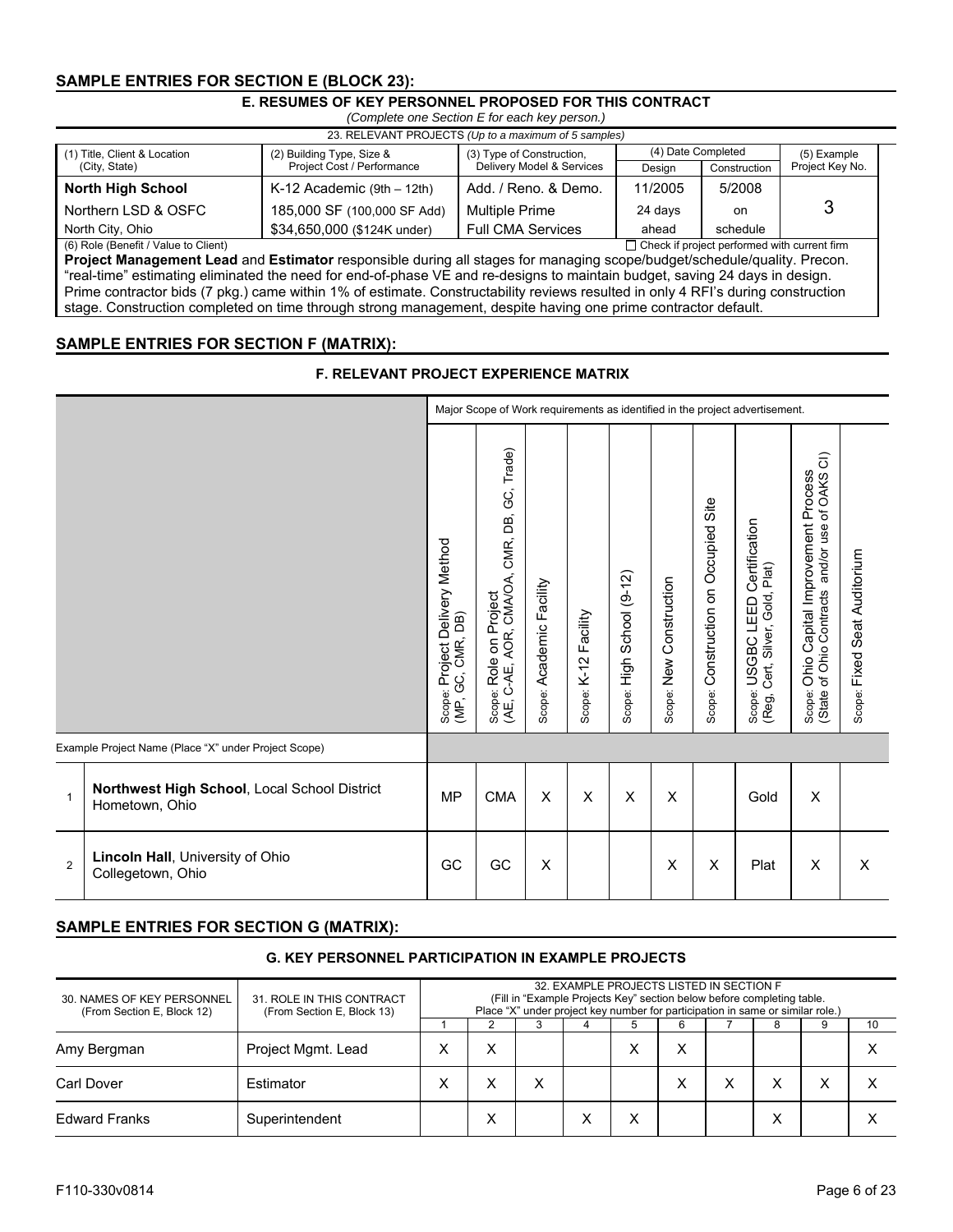#### **Part II - General Qualifications**

See the "**General Instructions**" on page 1 for firms with branch offices. Prepare Part II for the specific branch office seeking work if the firm has branch offices. Submit Part II with each Statement of Qualifications. A public announcement is not required for certain contracts, and agencies may use Part II as a basis for selecting at least three of the most highly qualified firms for discussions prior to requesting submission of Part I. If a firm has branch offices, submit a separate Part II for each branch office seeking work.

For a specific contract, prepare a separate Part II *for each firm* that will be part of the proposed project team and submit with Part I. If a firm has branch offices, submit a separate Part II for each branch office that has a key role on the team.

- 1. Project Number. If Part II is submitted for a specific contract, insert the Contracting Authority's project number, if applicable, exactly as shown in the request for qualifications.
- 2a-2f. Firm (or Branch Office) Name and Address. Self-explanatory. List the firm's legal name as shown on the Secretary of State's records.
	- 3. Year Established. Enter the year the firm (or branch office, if appropriate) was established under the current name.
	- 4. FTID Number. Insert the Federal Tax Identification number issued by the Internal Revenue Service.
	- 5. Ownership.
		- a. Type. Enter the ownership or legal structure (sole proprietor, partnership, corporation, joint venture, etc.).
		- b. EDGE-certified Business Enterprise Status. Refer to the Equal Opportunity Division (EOD) in the Ohio Department of Administrative Services for the Encouraging Diversity, Growth and Equity (EDGE) business development program at http://das.ohio.gov/Divisions/EqualOpportunity/MBEEDGECertification/tabid/134/Default.aspx. EDGE status must be either "CERTIFIED" or "NON-CERTIFIED." If the firm has an open application for certification or re-certification, enter "NON-CERTIFIED."
- 6a-6d. Point of Contact. Project Representative Name and Title, President/CEO, Telephone Number, Fax (Facsimile) Number and Email (Electronic Mail) Address. Provide this information for a representative of the firm that the Contracting Authority can contact for additional information. The representative must be empowered to speak on contractual and policy matters.
	- 7. Name of Firm. Enter the name of the firm if Part II is prepared for a branch office.
	- 8. Former Firm Names. Indicate any other previous names for the firm (or branch office) during the last six years. This information is used to review past performance on state contracts.
	- 9. Employees by Discipline. Use the relevant disciplines and associated function codes shown at the end of these instructions and list in the same numerical order. After the listed disciplines, write in any additional disciplines and leave the function code blank. List no more than 20 disciplines. Group remaining employees under "Other Employees" in column b. Each person can be counted only once according to his/her primary function. Enter the number of licensed design professionals (e.g., architects, landscape architects, professional engineers and professional surveyors) for each discipline in column c(1). Enter all other employees for each discipline in column c(2). The total of column c (1) and c (2) should equal the total number of staff employed from that office/branch location for the firm.
	- 10. Profile of Firm's Experience and Annual Average Revenue for Last 5 Years. Complete this block for the firm or branch office for which this Part II is prepared. Enter the experience categories which most accurately reflect the firm's technical capabilities and project experience. Use the relevant experience categories and associated profile codes shown at the end of these instructions, and list in the same numerical order. After the listed experience categories, write in any unlisted relevant project experience categories and leave the profile codes blank. For each type of experience, enter the appropriate revenue index number to reflect the revenues received annually (averaged over the last 5 years) by the firm or branch office for performing that type of work. A particular project may be identified with one experience category or it may be broken into components, as best reflects the capabilities and types of work performed by the firm. However, do not double count the revenues received on a particular project.
	- 11. Total Revenues of Firm for Last 2 Years. Complete this block for the firm or branch office for which this Part II is prepared. Enter the appropriate revenue index numbers to reflect the **total** revenues received over the last 2 years by the firm or branch office. Do not enter "0." Indicate value of work for this Contracting Authority\* (performed directly for the Contracting Authority that issued the RFQ, either as the lead firm or consultant), value of other State work (all other contracts with State of Ohio agencies and state-supported institutions of higher education), and the total value of all state work. For Solicitations issued by the Ohio Facilities Construction Commission (OFCC), include revenues from contracts administered by OFCC, revenues from contracts administered by the State Architect's Office (SAO), and revenues from contracts administered by a K-12 School District in conjunction with the Ohio School Facilities Commission (OSFC) or in conjunction with OFCC.
	- 12. Authorized Representative. An authorized representative of the firm or branch office must sign and date the completed form. Signing attests that the information provided is current and factual. Provide the name and title of the authorized representative who signed the form.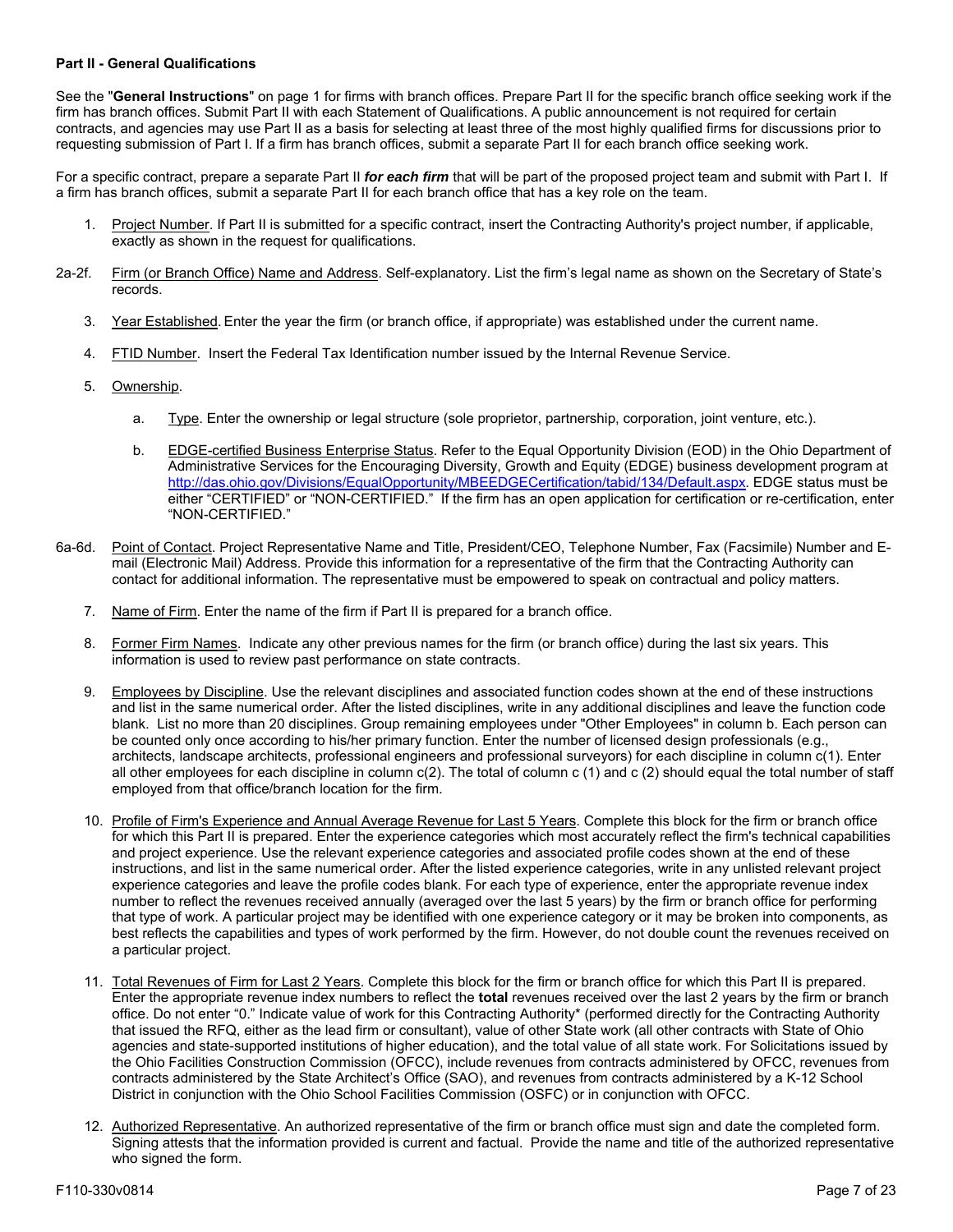| Code | <b>Description</b>                       | Code | <b>Description</b>                  |
|------|------------------------------------------|------|-------------------------------------|
| 01   | <b>Acoustical Engineer</b>               | 32   | <b>Hydraulic Engineer</b>           |
| 02   | Administrative                           | 33   | Hydrographic Surveyor               |
| 03   | Aerial Photographer                      | 34   | Hydrologist                         |
| 04   | Aeronautical Engineer                    | 35   | <b>Industrial Engineer</b>          |
| 05   | Archeologist                             | 36   | Industrial Hygienist                |
| 06   | Architect                                | 37   | <b>Interior Designer</b>            |
| 07   | <b>Biologist</b>                         | 38   | <b>Land Surveyor</b>                |
| 08   | <b>CAD/BIM Technician</b>                | 39   | Landscape Architect                 |
| 09   | Cartographer                             | 40   | <b>Materials Engineer</b>           |
| 10   | <b>Chemical Engineer</b>                 | 41   | <b>Materials Handling Engineer</b>  |
| 11   | Chemist                                  | 42   | <b>Mechanical Engineer</b>          |
| 12   | Civil Engineer                           | 43   | <b>Mining Engineer</b>              |
| 13   | <b>Communications Engineer</b>           | 44   | Oceanographer                       |
| 14   | <b>Computer Programmer</b>               | 45   | Photo Interpreter                   |
| 15   | <b>Construction Inspector</b>            | 46   | Photogrammetrist                    |
| 16   | <b>Construction Manager</b>              | 47   | Planner: Urban/Regional             |
| 17   | <b>Corrosion Engineer</b>                | 48   | Project Manager                     |
| 18   | Cost Engineer/Estimator                  | 49   | <b>Remote Sensing Specialist</b>    |
| 19   | Ecologist                                | 50   | <b>Risk Assessor</b>                |
| 20   | Economist                                | 51   | Safety/Occupational Health Engineer |
| 21   | <b>Electrical Engineer</b>               | 52   | Sanitary Engineer                   |
| 22   | <b>Electronics Engineer</b>              | 53   | Scheduler                           |
| 23   | <b>Environmental Engineer</b>            | 54   | <b>Security Specialist</b>          |
| 24   | <b>Environmental Scientist</b>           | 55   | Soils Engineer                      |
| 25   | <b>Fire Protection Engineer</b>          | 56   | <b>Specifications Writer</b>        |
| 26   | Forensic Engineer                        | 57   | <b>Structural Engineer</b>          |
| 27   | Foundation/Geotechnical Engineer         | 58   | Technician/Analyst                  |
| 28   | Geodetic Surveyor                        | 59   | Toxicologist                        |
| 29   | Geographic Information System Specialist | 60   | <b>Transportation Engineer</b>      |
| 30   | Geologist                                | 61   | Value Engineer                      |
| 31   | <b>Health Facility Planner</b>           | 62   | Water Resources Engineer            |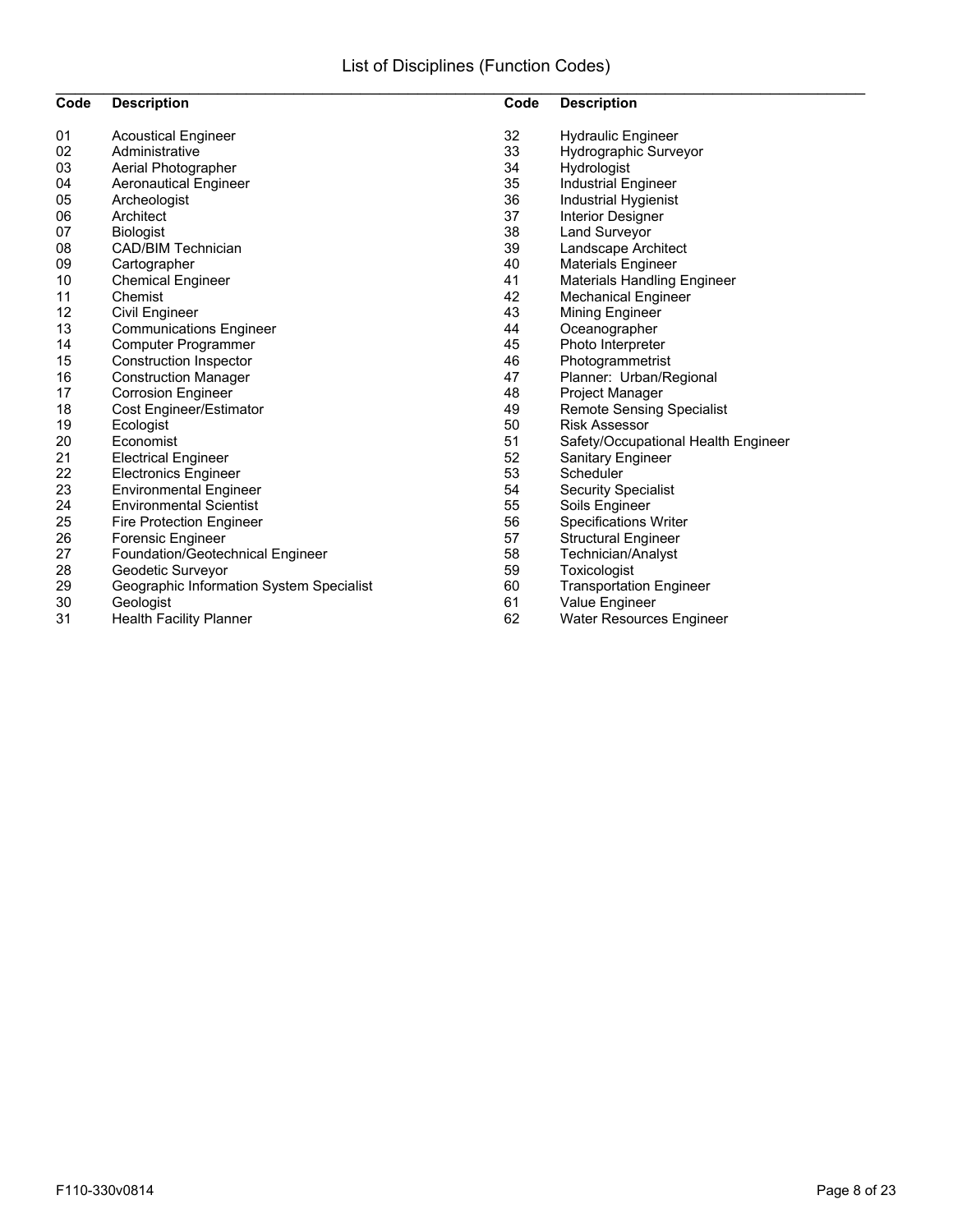**Code Description Code Description** 

\_\_\_\_\_\_\_\_\_\_\_\_\_\_\_\_\_\_\_\_\_\_\_\_\_\_\_\_\_\_\_\_\_\_\_\_\_\_\_\_\_\_\_\_\_\_\_\_\_\_\_\_\_\_\_\_\_\_\_\_\_\_\_\_\_\_\_\_\_\_\_\_\_\_\_\_\_\_\_\_\_\_\_\_\_

| Code            | <b>Description</b>                                    | Code                   | <b>Description</b>                                     |
|-----------------|-------------------------------------------------------|------------------------|--------------------------------------------------------|
| A01             | Acoustics, Noise Abatement                            | E09                    | Environmental Impact Studies, Assessments              |
| A02             | Aerial Photography; Airborne Data and Imagery         |                        | or Statements                                          |
|                 | <b>Collection and Analysis</b>                        | E <sub>10</sub>        | <b>Environmental and Natural Resource Mapping</b>      |
| A03             | Agricultural Development; Grain Storage;              | E11                    | <b>Environmental Planning</b>                          |
|                 | Farm Mechanization                                    | E <sub>12</sub>        | <b>Environmental Remediation</b>                       |
| A04             | <b>Air Pollution Control</b>                          | E <sub>13</sub>        | <b>Environmental Testing and Analysis</b>              |
| A05             | Airports; Navaids; Airport Lighting; Aircraft Fueling |                        |                                                        |
| A06             | Airports; Terminals and Hangars; Freight Handling     | F01                    | Fallout Shelters; Blast-Resistant Design               |
| A07             | <b>Arctic Facilities</b>                              | F <sub>02</sub>        | Field Houses; Gyms; Stadiums                           |
| A08             | <b>Animal Facilities</b>                              | F03                    | <b>Fire Protection</b>                                 |
| A09<br>A10      | Anti-Terrorism/Force Protection<br>Asbestos Abatement | F04<br>F <sub>05</sub> | Fisheries; Fish Ladders<br><b>Forensic Engineering</b> |
| A11             | <b>Auditoriums and Theaters</b>                       | F06                    | Forestry and Forest Products                           |
| A12             | Automation; Controls; Instrumentation                 |                        |                                                        |
|                 |                                                       | G01                    | Garages; Vehicles Maintenance Facilities;              |
| <b>B01</b>      | Barracks; Dormitories                                 |                        | <b>Parking Decks</b>                                   |
| <b>B02</b>      | <b>Bridges</b>                                        | G02                    | Gas Systems (Propane; Natural, Etc.)                   |
|                 |                                                       | G03                    | Geodetic Surveying: Ground and Air-borne               |
| CO <sub>1</sub> | Cartography                                           | G04                    | Geographic Information System Services:                |
| CO <sub>2</sub> | Cemeteries (Planning and Relocation)                  |                        | Development, Analysis, and Data Collection             |
| CO <sub>3</sub> | Charting; Nautical and Aeronautical                   | G05                    | Geospatial Data Conversion: Scanning, Digitizing,      |
| CO <sub>4</sub> | <b>Chemical Processing and Storage</b>                |                        | Compilation, Attributing, Scribing, Drafting           |
| C <sub>05</sub> | <b>Child Care/Development Facilities</b>              | G06                    | Graphic Design                                         |
| C <sub>06</sub> | Churches; Chapels                                     |                        |                                                        |
| CO <sub>7</sub> | <b>Coastal Engineering</b>                            | H <sub>0</sub> 1       | Harbors; Jetties; Piers, Ship Terminal Facilities      |
| C <sub>08</sub> | Codes; Standards; Ordinances                          | H <sub>02</sub>        | Hazardous Materials Handling and Storage               |
| CO <sub>9</sub> | Cold Storage; Refrigeration and Fast Freeze           | H <sub>03</sub>        | Hazardous, Toxic, Radioactive Waste Remediation        |
| C <sub>10</sub> | Commercial Building (Low Rise); Shopping Centers      | H <sub>04</sub>        | Heating; Ventilating; Air Conditioning                 |
| C <sub>11</sub> | <b>Community Facilities</b>                           | H <sub>05</sub>        | Health Systems Planning                                |
| C <sub>12</sub> | Communications Systems; TV; Microwave                 | H <sub>06</sub>        | High-rise; Air-Rights-Type Buildings                   |
| C <sub>13</sub> |                                                       | H <sub>0</sub> 7       |                                                        |
|                 | <b>Computer Facilities; Computer Service</b>          |                        | Highways; Streets; Airfield Paving; Parking Lots       |
| C14             | <b>Conservation and Resource Management</b>           | H <sub>08</sub>        | <b>Historical Preservation</b>                         |
| C <sub>15</sub> | <b>Construction Management</b>                        | H <sub>09</sub>        | <b>Hospital and Medical Facilities</b>                 |
| C <sub>16</sub> | <b>Construction Surveying</b>                         | H <sub>10</sub>        | Hotels; Motels                                         |
| C <sub>17</sub> | Corrosion Control; Cathodic Protection Electrolysis   | H11                    | Housing (Residential, Multi-Family; Apartments;        |
| C <sub>18</sub> | Cost Estimating; Cost Engineering and Analysis;       |                        | Condominiums)                                          |
|                 | Parametric Costing; Forecasting                       | H <sub>12</sub>        | <b>Hydraulics and Pneumatics</b>                       |
| C <sub>19</sub> | <b>Cryogenic Facilities</b>                           | H <sub>13</sub>        | <b>Hydrographic Surveying</b>                          |
| D01             | Dams (Concrete; Arch)                                 | 101                    | Industrial Buildings; Manufacturing                    |
| D <sub>02</sub> | Dams (Earth; Rock); Dikes; Levees                     |                        | Plants                                                 |
| D <sub>03</sub> | Desalinization (Process and Facilities)               | 102                    | Industrial Processes; Quality Control                  |
| D <sub>04</sub> | Design-Build - Preparation of Requests for            | 103                    | Industrial Waste Treatment                             |
|                 | Proposals (Criteria Architect/Engineer Services)      | 104                    | Intelligent Transportation Systems                     |
| D <sub>05</sub> | Digital Elevation and Terrain Model Development       | 105                    | Interior Design; Space Planning                        |
| D <sub>06</sub> | Digital Orthophotography                              | 106                    | Irrigation; Drainage                                   |
| D07             | Dining Halls; Clubs; Restaurants                      |                        |                                                        |
| D <sub>08</sub> | Dredging Studies and Design                           | J <sub>01</sub>        | Judicial and Courtroom Facilities                      |
|                 |                                                       |                        |                                                        |
| E01             | Ecological and Archeological Investigations           | L <sub>01</sub>        | Laboratories; Medical Research Facilities              |
| E02             | <b>Educational Facilities; Classrooms</b>             | L <sub>02</sub>        | <b>Land Surveying</b>                                  |
| E03             | <b>Electrical Studies and Design</b>                  | L <sub>03</sub>        | Landscape Architecture                                 |
| E04             | Electronics                                           | L04                    | Libraries; Museums; Galleries                          |
| E05             | Elevators; Escalators; People-Movers                  | L05                    | Lighting (Interior; Display; Theater, Etc.)            |
| E06             | <b>Embassies and Chanceries</b>                       | L06                    | Lighting (Exteriors; Streets; Memorials;               |
| E07             | Energy Conservation; New Energy Sources               |                        | Athletic Fields, Etc.)                                 |
| E08             | <b>Engineering Economics</b>                          |                        |                                                        |

| Environmental and Natural Resource Mapping        |
|---------------------------------------------------|
|                                                   |
|                                                   |
|                                                   |
|                                                   |
|                                                   |
|                                                   |
|                                                   |
|                                                   |
|                                                   |
|                                                   |
|                                                   |
|                                                   |
|                                                   |
|                                                   |
| Development, Analysis, and Data Collection        |
| Geospatial Data Conversion: Scanning, Digitizing  |
|                                                   |
|                                                   |
| Harbors; Jetties; Piers, Ship Terminal Facilities |
|                                                   |
| Hazardous, Toxic, Radioactive Waste Remediatio    |
|                                                   |
|                                                   |
|                                                   |
| Highways; Streets; Airfield Paving; Parking Lots  |
|                                                   |
|                                                   |
|                                                   |
| Housing (Residential, Multi-Family; Apartments;   |
|                                                   |
|                                                   |
|                                                   |
|                                                   |
|                                                   |
|                                                   |
|                                                   |
|                                                   |
|                                                   |
|                                                   |
|                                                   |
|                                                   |
|                                                   |
|                                                   |
| Compilation, Attributing, Scribing, Drafting      |

- L04 Libraries; Museums; Galleries
- L05 Lighting *(Interior; Display; Theater, Etc.)*
- L06 Lighting *(Exteriors; Streets; Memorials;* Athletic Fields, Etc.)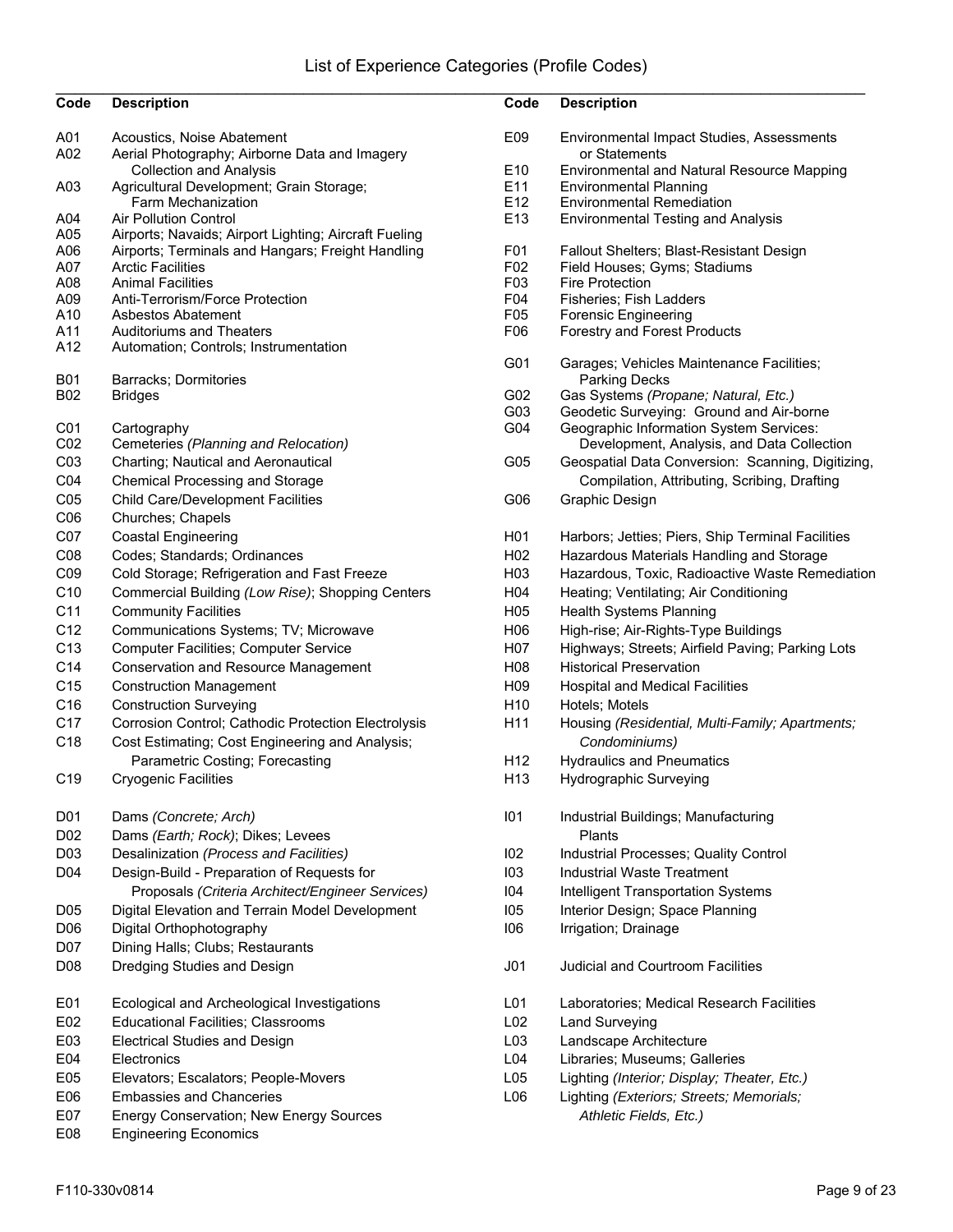#### **Code Description Code Description**

| M01<br>M02<br>M03<br>M04<br>M05<br>M06<br>M07<br>M08 | Mapping Location/Addressing Systems<br>Materials Handling Systems; Conveyors; Sorters<br>Metallurgy<br>Microclimatology; Tropical Engineering<br><b>Military Design Standards</b><br>Mining and Mineralogy<br>Missile Facilities (Silos; Fuels; Transport)<br>Modular systems Design; Pre-Fabricated Structures<br>or Components |
|------------------------------------------------------|----------------------------------------------------------------------------------------------------------------------------------------------------------------------------------------------------------------------------------------------------------------------------------------------------------------------------------|
| N <sub>0</sub> 1                                     | Naval Architecture; Off-Shore Platforms                                                                                                                                                                                                                                                                                          |
| N <sub>02</sub>                                      | Navigation Structures; Locks                                                                                                                                                                                                                                                                                                     |
| N <sub>0</sub> 3                                     | Nuclear Facilities; Nuclear Shielding                                                                                                                                                                                                                                                                                            |
| O01                                                  | Office Buildings; Industrial Parks                                                                                                                                                                                                                                                                                               |
| O02                                                  | Oceanographic Engineering                                                                                                                                                                                                                                                                                                        |
| O03                                                  | Ordnance; Munitions; Special Weapons                                                                                                                                                                                                                                                                                             |
| P01                                                  | Petroleum Exploration; Refining                                                                                                                                                                                                                                                                                                  |
| P <sub>02</sub>                                      | Petroleum and Fuel (Storage and Distribution)                                                                                                                                                                                                                                                                                    |
| P03                                                  | Photogrammetry                                                                                                                                                                                                                                                                                                                   |
| P04                                                  | Pipelines (Cross-Country - Liquid and Gas)                                                                                                                                                                                                                                                                                       |
| P <sub>05</sub>                                      | Planning (Community, Regional, Areawide and State)                                                                                                                                                                                                                                                                               |
| P06                                                  | Planning (Site, Installation and Project)                                                                                                                                                                                                                                                                                        |
| P07                                                  | Plumbing and Piping Design                                                                                                                                                                                                                                                                                                       |
| P <sub>08</sub>                                      | <b>Prisons and Correctional Facilities</b>                                                                                                                                                                                                                                                                                       |
| P <sub>09</sub>                                      | Product, Machine Equipment Design                                                                                                                                                                                                                                                                                                |
| P <sub>10</sub>                                      | Pneumatic Structures, Air-Support Buildings                                                                                                                                                                                                                                                                                      |
| P <sub>11</sub>                                      | <b>Postal Facilities</b>                                                                                                                                                                                                                                                                                                         |
| P <sub>12</sub>                                      | Power Generation, Transmission, Distribution                                                                                                                                                                                                                                                                                     |
| P <sub>13</sub>                                      | <b>Public Safety Facilities</b>                                                                                                                                                                                                                                                                                                  |
| R <sub>01</sub>                                      | Radar; Sonar; Radio and Radar Telescopes                                                                                                                                                                                                                                                                                         |
| R <sub>02</sub>                                      | Radio Frequency Systems and Shieldings                                                                                                                                                                                                                                                                                           |
| R <sub>03</sub>                                      | Railroad; Rapid Transit                                                                                                                                                                                                                                                                                                          |
| R <sub>04</sub>                                      | Recreation Facilities (Parks, Marinas, Etc.)                                                                                                                                                                                                                                                                                     |
| <b>R05</b>                                           | <b>Refrigeration Plants/Systems</b>                                                                                                                                                                                                                                                                                              |
| R <sub>06</sub>                                      | Rehabilitation (Buildings; Structures; Facilities                                                                                                                                                                                                                                                                                |
| R <sub>0</sub> 7                                     | <b>Remote Sensing</b>                                                                                                                                                                                                                                                                                                            |
| <b>R08</b>                                           | <b>Research Facilities</b>                                                                                                                                                                                                                                                                                                       |
| ∩∩ם                                                  | Pocources Pecouary: Pocuelina                                                                                                                                                                                                                                                                                                    |

- R09 Resources Recovery; Recycling
- R10 Risk Analysis
- R11 Rivers; Canals; Waterways; Flood Control
- R12 Roofing

- S01 Safety Engineering; Accident Studies; OSHA Studies<br>S02 Security Systems; Intruder and Smoke Detection
- S02 Security Systems; Intruder and Smoke Detection<br>S03 Seismic Designs and Studies
- S03 Seismic Designs and Studies<br>S04 Sewage Collection. Treatmen
- Sewage Collection, Treatment and Disposal
- S05 Soils and Geologic Studies; Foundations
- S06 Solar Energy Utilization
- S07 Solid Wastes; Incineration; Landfill
- S08 Special Environments; Clean Rooms, Etc.
- S09 Structural Design; Special Structures
- S10 Surveying; Platting; Mapping; Flood Plain Studies
- S11 Sustainable Design<br>S12 Swimming Pools
- Swimming Pools
- S13 Storm Water Handling and Facilities
- T01 Telephone Systems (Rural; Mobile; Intercom, Etc.)<br>T02 Testing and Inspection Services
- Testing and Inspection Services
- T03 Traffic and Transportation Engineering
- T04 Topographic Surveying and Mapping
- T05 Towers *(Self-Supporting and Guyed Systems)*
- T06 Tunnels and Subways
- 
- **Vai Pipelines Unexploded Ordnance Remediation<br>
Unity Lippeline Community Develorum** U02 Urban renewals; Community Development<br>U03 Utilities *(Gas and Steam)*
- **Utilities** *(Gas and Steam)*
- V01 Value Analysis; Life-Cycle Costing
- W01 Warehouse and Depots<br>W02 Water Resources: Hydre
- W02 Water Resources; Hydrology; Ground Water<br>W03 Water Supply: Treatment and Distribution
- Water Supply; Treatment and Distribution
- W04 Wind Tunnels; Research/Testing Facilities Design
- Z01 Zoning; Land Use Studies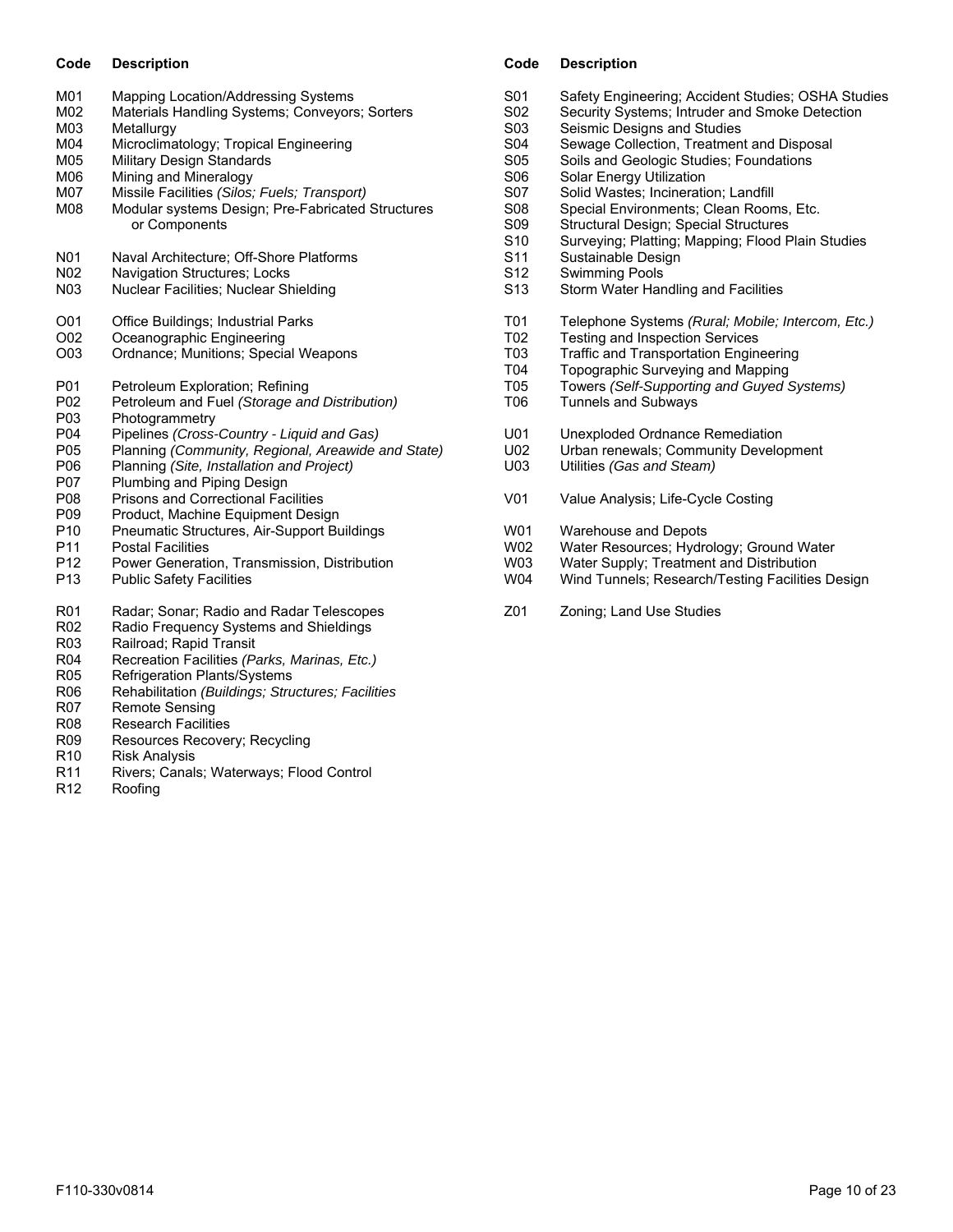This page intentionally left blank.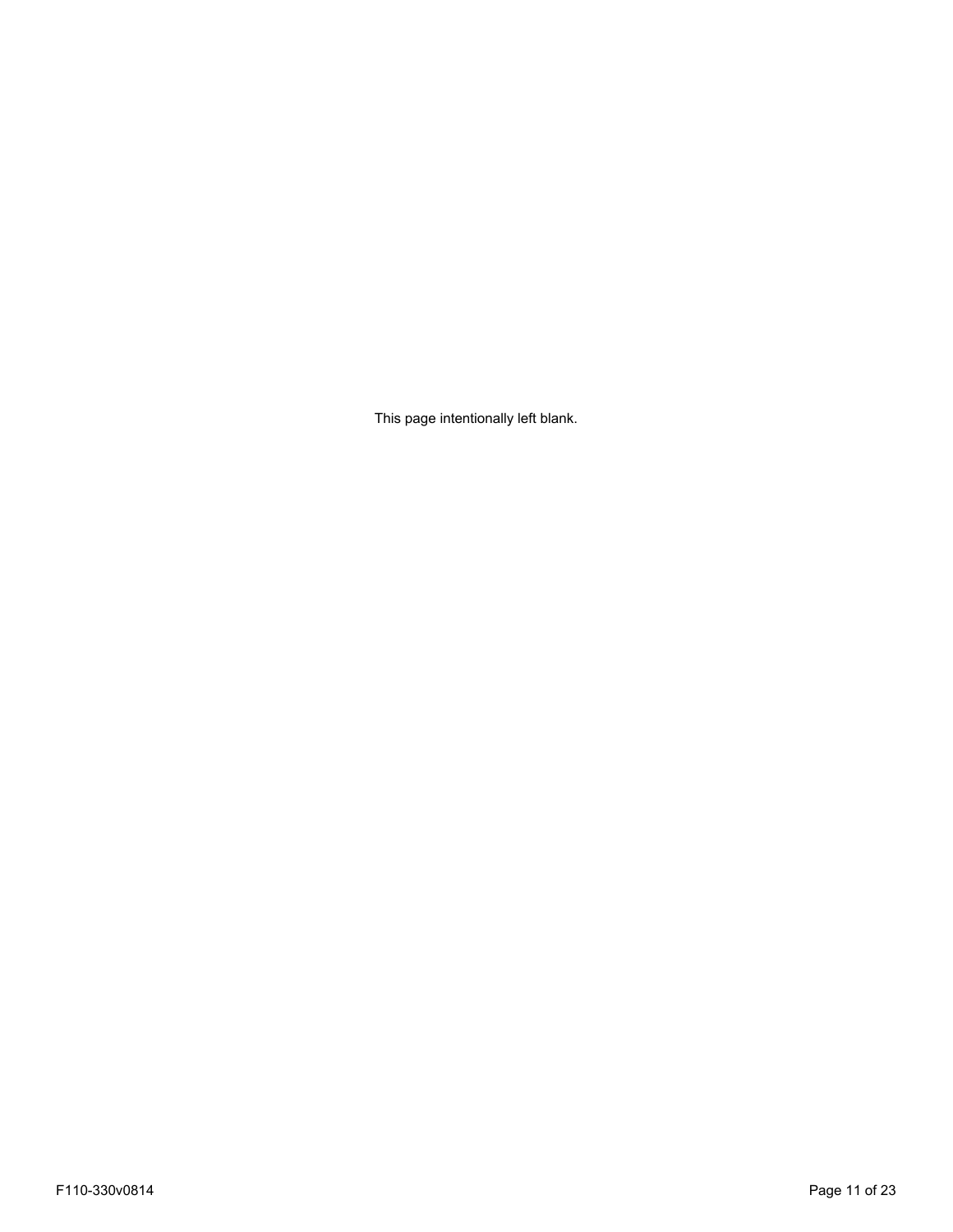# **STATEMENT OF QUALIFICATIONS**

### **PART I – CONTRACT SPECIFIC QUALIFICATIONS**

### **A. CONTRACT INFORMATION**

|    |           |                 |            | 1. PROJECT TITLE AND LOCATION (City and County)                       |                 |                                 |                                                                                               |                           |
|----|-----------|-----------------|------------|-----------------------------------------------------------------------|-----------------|---------------------------------|-----------------------------------------------------------------------------------------------|---------------------------|
|    |           |                 |            | 2. ANNOUNCEMENT DATE                                                  |                 |                                 | 3. PROJECT NUMBER                                                                             |                           |
|    |           |                 |            |                                                                       |                 | <b>B. FIRM POINT OF CONTACT</b> |                                                                                               |                           |
|    |           |                 |            | 4. PROJECT REPRESENTATIVE NAME AND TITLE                              |                 |                                 | 5. PRESIDENT / CEO                                                                            |                           |
|    |           |                 |            | 6. NAME OF FIRM (LEGAL NAME ON FILE WITH THE OHIO SECRETARY OF STATE) |                 |                                 |                                                                                               |                           |
|    |           |                 |            | 7. TELEPHONE NUMBER                                                   | 8. FAX NUMBER   |                                 | 9. E-MAIL ADDRESS                                                                             |                           |
|    |           | 10. COUNTY      |            |                                                                       | 11. FTID NUMBER |                                 | 12. WEB ADDRESS                                                                               |                           |
|    |           |                 |            |                                                                       |                 | <b>C. PROPOSED TEAM</b>         | (Complete this section for the lead firm or joint venture partners, and all key consultants.) |                           |
|    |           | (Check)         |            |                                                                       |                 |                                 |                                                                                               |                           |
|    | Lead Firm | JV Partner      | Consultant | 13. FIRM NAME                                                         |                 |                                 | 14. ADDRESS                                                                                   | 15. ROLE IN THIS CONTRACT |
|    |           |                 |            |                                                                       |                 |                                 |                                                                                               |                           |
| a. |           |                 |            |                                                                       |                 |                                 |                                                                                               |                           |
|    | $\Box$    | $\Box   \Box  $ |            | Check if EDGE certified                                               |                 | $\Box$ Check if branch office   | Miles from project site                                                                       |                           |
|    |           |                 |            |                                                                       |                 |                                 |                                                                                               |                           |
| b. |           |                 |            |                                                                       |                 |                                 |                                                                                               |                           |
|    | $\Box$    | $\Box$          | $\Box$     | Check if EDGE certified                                               |                 | $\Box$ Check if branch office   |                                                                                               |                           |
|    |           |                 |            |                                                                       |                 |                                 |                                                                                               |                           |
| c. |           |                 |            |                                                                       |                 |                                 |                                                                                               |                           |
|    |           |                 |            | $\Box$ $\Box$ $\Box$ Check if EDGE certified                          |                 | Check if branch office          |                                                                                               |                           |
|    |           |                 |            |                                                                       |                 |                                 |                                                                                               |                           |
| d. |           |                 |            |                                                                       |                 |                                 |                                                                                               |                           |
|    | $\Box$    | $\Box$          | $\Box$     | □ Check if EDGE certified                                             |                 | Check if branch office          |                                                                                               |                           |
| е. |           |                 |            |                                                                       |                 |                                 |                                                                                               |                           |
|    |           |                 |            |                                                                       |                 |                                 |                                                                                               |                           |
|    | $\Box$    | $\Box$          | $\Box$     | Check if EDGE certified                                               |                 | $\Box$ Check if branch office   |                                                                                               |                           |
| f. |           |                 |            |                                                                       |                 |                                 |                                                                                               |                           |
|    | □         | □               | $\Box$     | □ Check if EDGE certified                                             |                 | Check if branch office          |                                                                                               |                           |
|    |           |                 |            |                                                                       |                 |                                 |                                                                                               |                           |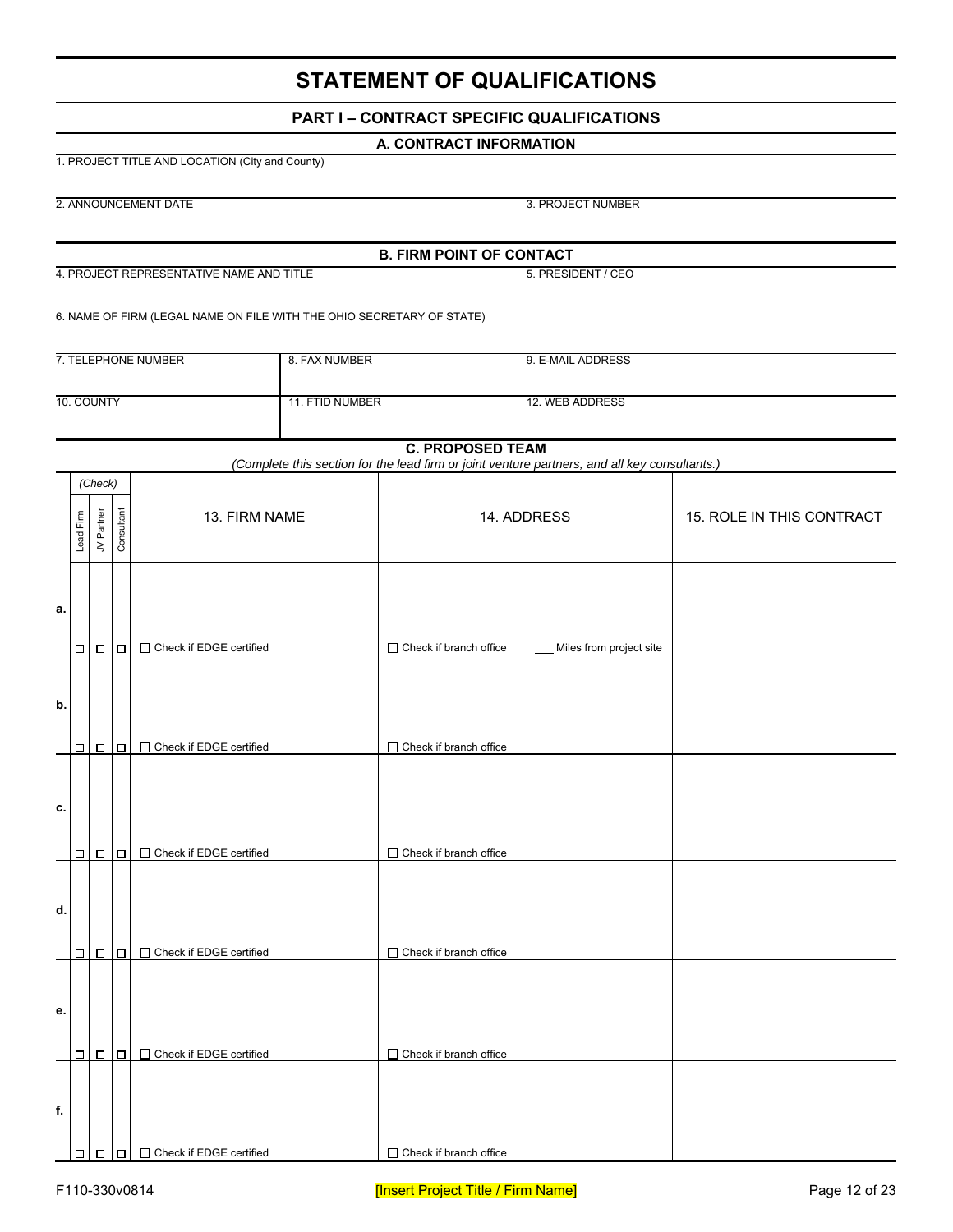## **D. ORGANIZATIONAL CHART OF PROPOSED TEAM** *CHART OF PROPOSED TEAM CHART OF PROPOSED TEAM*

INSERT ORGANIZATIONAL CHART BELOW OR ATTACH.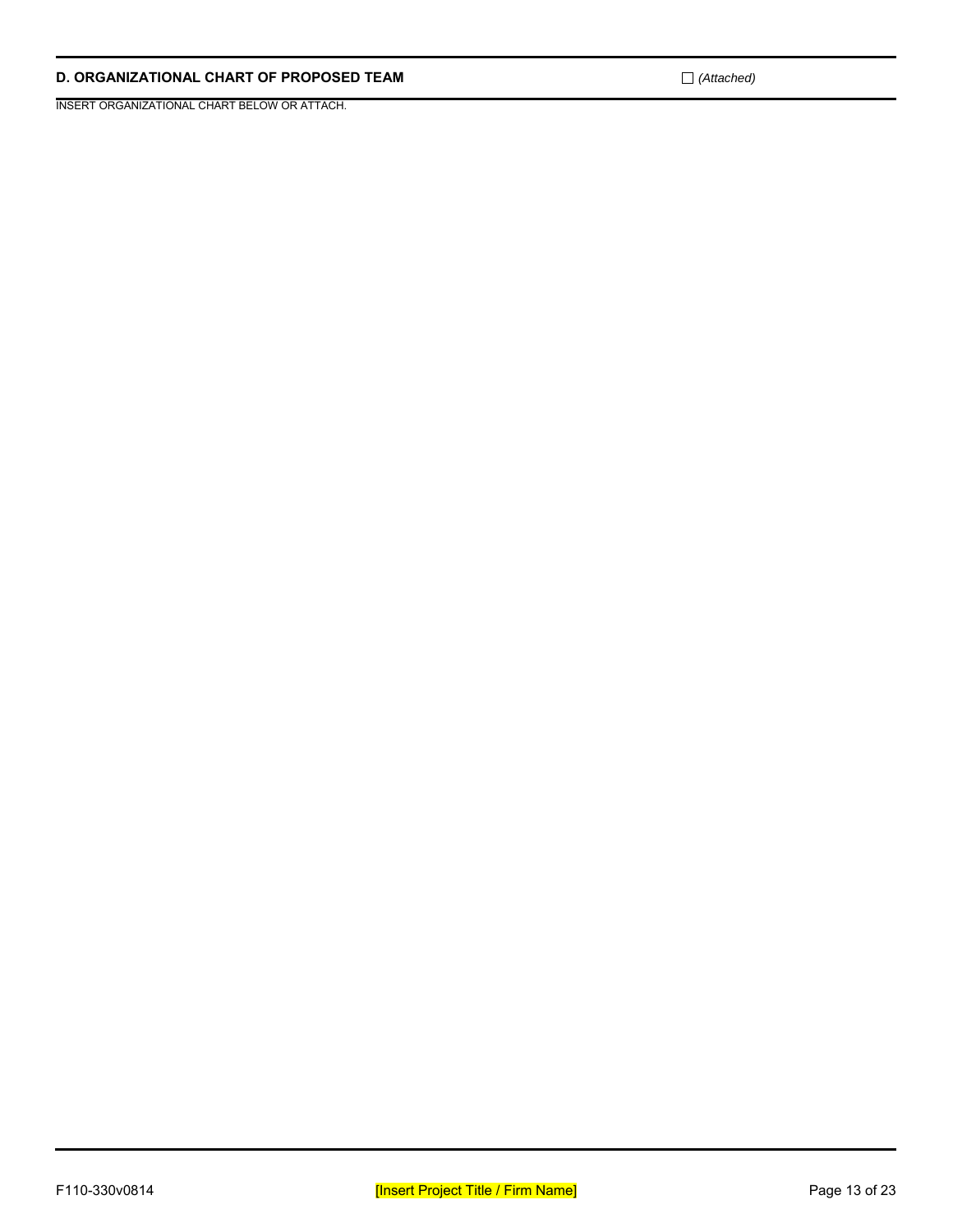**E. RESUMES OF KEY PERSONNEL PROPOSED FOR THIS CONTRACT**  *(Complete one Section E for each key person. Limit one page per person)*  16. NAME 17. ROLE IN THIS CONTRACT 18. YEARS EXPERIENCE a. TOTAL b. WITH CURRENT FIRM 19. FIRM NAME AND LOCATION (City and State) 20. EDUCATION (Degree and Specialization) 21. CURRENT OH PROF REGISTRATIONS (List Discipline)

22. OTHER PROFESSIONAL QUALIFICATIONS (Publications, Organizations, Training, Awards, etc.)

|    | 23. RELEVANT PROJECTS (Up to a maximum of 5 samples) |                                                         |                                                        |                                                     |              |                                |  |  |
|----|------------------------------------------------------|---------------------------------------------------------|--------------------------------------------------------|-----------------------------------------------------|--------------|--------------------------------|--|--|
|    | (1) Title, Client & Location                         | (2) Building Type, Size &                               | (3) Type of Construction,                              | (4) Date Completed                                  |              | (5) Example                    |  |  |
|    | (City, State)                                        | Project Cost / Performance                              | Delivery Model & Services                              | Design                                              | Construction | Project Key No.                |  |  |
|    |                                                      |                                                         |                                                        |                                                     |              |                                |  |  |
|    |                                                      |                                                         |                                                        |                                                     |              |                                |  |  |
|    |                                                      |                                                         |                                                        |                                                     |              |                                |  |  |
| a. |                                                      |                                                         |                                                        |                                                     |              |                                |  |  |
|    | (6) Role (Benefit / Value to Client)                 |                                                         |                                                        | $\Box$ Check if project performed with current firm |              |                                |  |  |
|    |                                                      |                                                         |                                                        |                                                     |              |                                |  |  |
|    |                                                      |                                                         |                                                        |                                                     |              |                                |  |  |
|    |                                                      |                                                         |                                                        |                                                     |              |                                |  |  |
|    |                                                      |                                                         |                                                        |                                                     |              |                                |  |  |
|    |                                                      |                                                         |                                                        | (4) Date Completed                                  |              |                                |  |  |
|    | (1) Title, Client & Location<br>(City, State)        | (2) Building Type, Size &<br>Project Cost / Performance | (3) Type of Construction,<br>Delivery Model & Services |                                                     |              | (5) Example<br>Project Key No. |  |  |
|    |                                                      |                                                         |                                                        | Design                                              | Construction |                                |  |  |
|    |                                                      |                                                         |                                                        |                                                     |              |                                |  |  |
|    |                                                      |                                                         |                                                        |                                                     |              |                                |  |  |
|    |                                                      |                                                         |                                                        |                                                     |              |                                |  |  |
| b. |                                                      |                                                         |                                                        |                                                     |              |                                |  |  |
|    | (6) Role (Benefit / Value to Client)                 |                                                         |                                                        | □ Check if project performed with current firm      |              |                                |  |  |
|    |                                                      |                                                         |                                                        |                                                     |              |                                |  |  |
|    |                                                      |                                                         |                                                        |                                                     |              |                                |  |  |
|    |                                                      |                                                         |                                                        |                                                     |              |                                |  |  |
|    |                                                      |                                                         |                                                        |                                                     |              |                                |  |  |
|    |                                                      |                                                         |                                                        | (4) Date Completed                                  |              |                                |  |  |
|    | (1) Title, Client & Location                         | (2) Building Type, Size &                               | (3) Type of Construction,<br>Delivery Model & Services |                                                     |              | (5) Example                    |  |  |
|    | (City, State)                                        | Project Cost / Performance                              |                                                        | Design                                              | Construction | Project Key No.                |  |  |
|    |                                                      |                                                         |                                                        |                                                     |              |                                |  |  |
|    |                                                      |                                                         |                                                        |                                                     |              |                                |  |  |
|    |                                                      |                                                         |                                                        |                                                     |              |                                |  |  |
| c. |                                                      |                                                         |                                                        |                                                     |              |                                |  |  |
|    |                                                      |                                                         |                                                        |                                                     |              |                                |  |  |
|    | (6) Role (Benefit / Value to Client)                 |                                                         |                                                        | □ Check if project performed with current firm      |              |                                |  |  |
|    |                                                      |                                                         |                                                        |                                                     |              |                                |  |  |
|    |                                                      |                                                         |                                                        |                                                     |              |                                |  |  |
|    |                                                      |                                                         |                                                        |                                                     |              |                                |  |  |
|    |                                                      |                                                         |                                                        |                                                     |              |                                |  |  |
|    | (1) Title, Client & Location                         | (2) Building Type, Size &                               | (3) Type of Construction,                              | (4) Date Completed                                  |              | (5) Example                    |  |  |
|    | (City, State)                                        | Project Cost / Performance                              | Delivery Model & Services                              | Design                                              | Construction | Project Key No.                |  |  |
|    |                                                      |                                                         |                                                        |                                                     |              |                                |  |  |
|    |                                                      |                                                         |                                                        |                                                     |              |                                |  |  |
|    |                                                      |                                                         |                                                        |                                                     |              |                                |  |  |
| d. |                                                      |                                                         |                                                        |                                                     |              |                                |  |  |
|    |                                                      |                                                         |                                                        |                                                     |              |                                |  |  |
|    | (6) Role (Benefit / Value to Client)                 |                                                         |                                                        | $\Box$ Check if project performed with current firm |              |                                |  |  |
|    |                                                      |                                                         |                                                        |                                                     |              |                                |  |  |
|    |                                                      |                                                         |                                                        |                                                     |              |                                |  |  |
|    |                                                      |                                                         |                                                        |                                                     |              |                                |  |  |
|    |                                                      |                                                         |                                                        |                                                     |              |                                |  |  |
|    | (1) Title, Client & Location                         | (2) Building Type, Size &                               | (3) Type of Construction,                              | (4) Date Completed                                  |              | (5) Example                    |  |  |
|    | (City, State)                                        | Project Cost / Performance                              | Delivery Model & Services                              |                                                     |              | Project Key No.                |  |  |
|    |                                                      |                                                         |                                                        | Design                                              | Construction |                                |  |  |
|    |                                                      |                                                         |                                                        |                                                     |              |                                |  |  |
|    |                                                      |                                                         |                                                        |                                                     |              |                                |  |  |
|    |                                                      |                                                         |                                                        |                                                     |              |                                |  |  |
| е. |                                                      |                                                         |                                                        |                                                     |              |                                |  |  |
|    | (6) Role (Benefit / Value to Client)                 |                                                         |                                                        | $\Box$ Check if project performed with current firm |              |                                |  |  |
|    |                                                      |                                                         |                                                        |                                                     |              |                                |  |  |
|    |                                                      |                                                         |                                                        |                                                     |              |                                |  |  |
|    |                                                      |                                                         |                                                        |                                                     |              |                                |  |  |
|    |                                                      |                                                         |                                                        |                                                     |              |                                |  |  |

0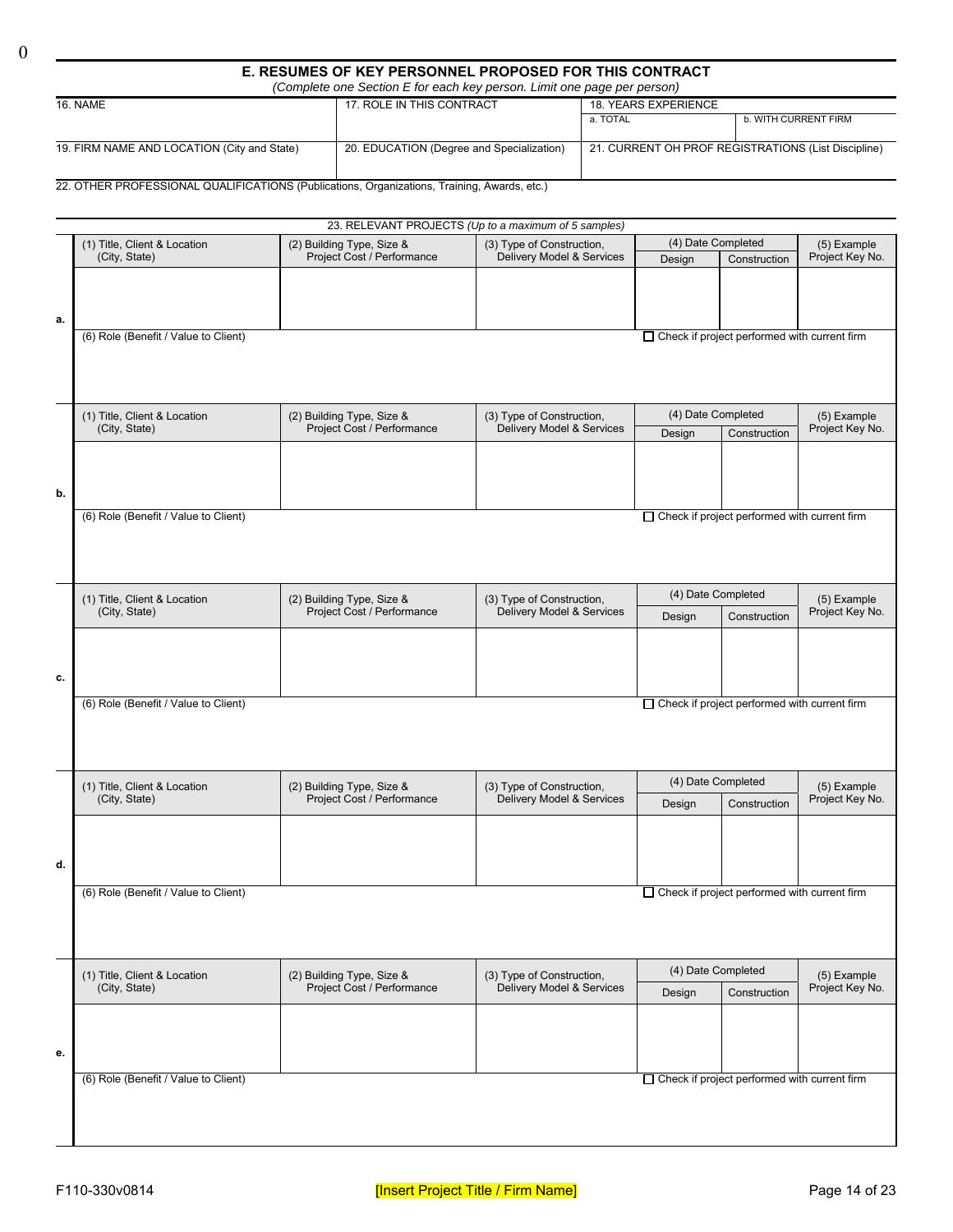| <b>F. EXAMPLE PROJECTS WHICH BEST ILLUSTRATE PROPOSED TEAM'S</b> |                                                                                                                                                                       | 24. EXAMPLE PROJECT KEY<br>NUMBER $(1 - 10)$ |                        |  |                                    |
|------------------------------------------------------------------|-----------------------------------------------------------------------------------------------------------------------------------------------------------------------|----------------------------------------------|------------------------|--|------------------------------------|
|                                                                  | (Present as many projects as requested by the Contracting Authority, or a maximum of 10                                                                               |                                              |                        |  |                                    |
|                                                                  | projects, if not specified. Complete one Section F for each project. Limit one page in length.)                                                                       |                                              |                        |  |                                    |
| 25. TITLE AND LOCATION (City and State)                          |                                                                                                                                                                       |                                              |                        |  | 26. YEAR COMPLETED                 |
|                                                                  |                                                                                                                                                                       |                                              | DESIGN (if applicable) |  | CONSTRUCTION (if applicable)       |
|                                                                  |                                                                                                                                                                       |                                              |                        |  |                                    |
|                                                                  |                                                                                                                                                                       | 27. PROJECT OWNER'S INFORMATION              |                        |  |                                    |
| a. PROJECT OWNER                                                 | <b>b. POINT OF CONTACT NAME</b>                                                                                                                                       | c. POINT OF CONTACT PHONE NUMBER             |                        |  | d. POINT OF CONTACT E-MAIL ADDRESS |
|                                                                  | 28. DESCRIPTION OF PROJECT (Include project info, services, benefit/value, results, relevance, references, photographs/diagrams, awards/certifications, team members) |                                              |                        |  |                                    |

|    | 29. FIRMS FROM SECTION C INVOLVED WITH THIS PROJECT |                                    |                         |  |  |  |  |  |
|----|-----------------------------------------------------|------------------------------------|-------------------------|--|--|--|--|--|
| a. | (1) FIRM NAME                                       | (2) FIRM LOCATION (City and State) | (3) ROLE / RELATIONSHIP |  |  |  |  |  |
| b. | (1) FIRM NAME                                       | (2) FIRM LOCATION (City and State) | (3) ROLE / RELATIONSHIP |  |  |  |  |  |
| c. | (1) FIRM NAME                                       | (2) FIRM LOCATION (City and State) | (3) ROLE / RELATIONSHIP |  |  |  |  |  |
| d. | (1) FIRM NAME                                       | (2) FIRM LOCATION (City and State) | (3) ROLE / RELATIONSHIP |  |  |  |  |  |
| е. | (1) FIRM NAME                                       | (2) FIRM LOCATION (City and State) | (3) ROLE / RELATIONSHIP |  |  |  |  |  |
| f. | (1) FIRM NAME                                       | (2) FIRM LOCATION (City and State) | (3) ROLE / RELATIONSHIP |  |  |  |  |  |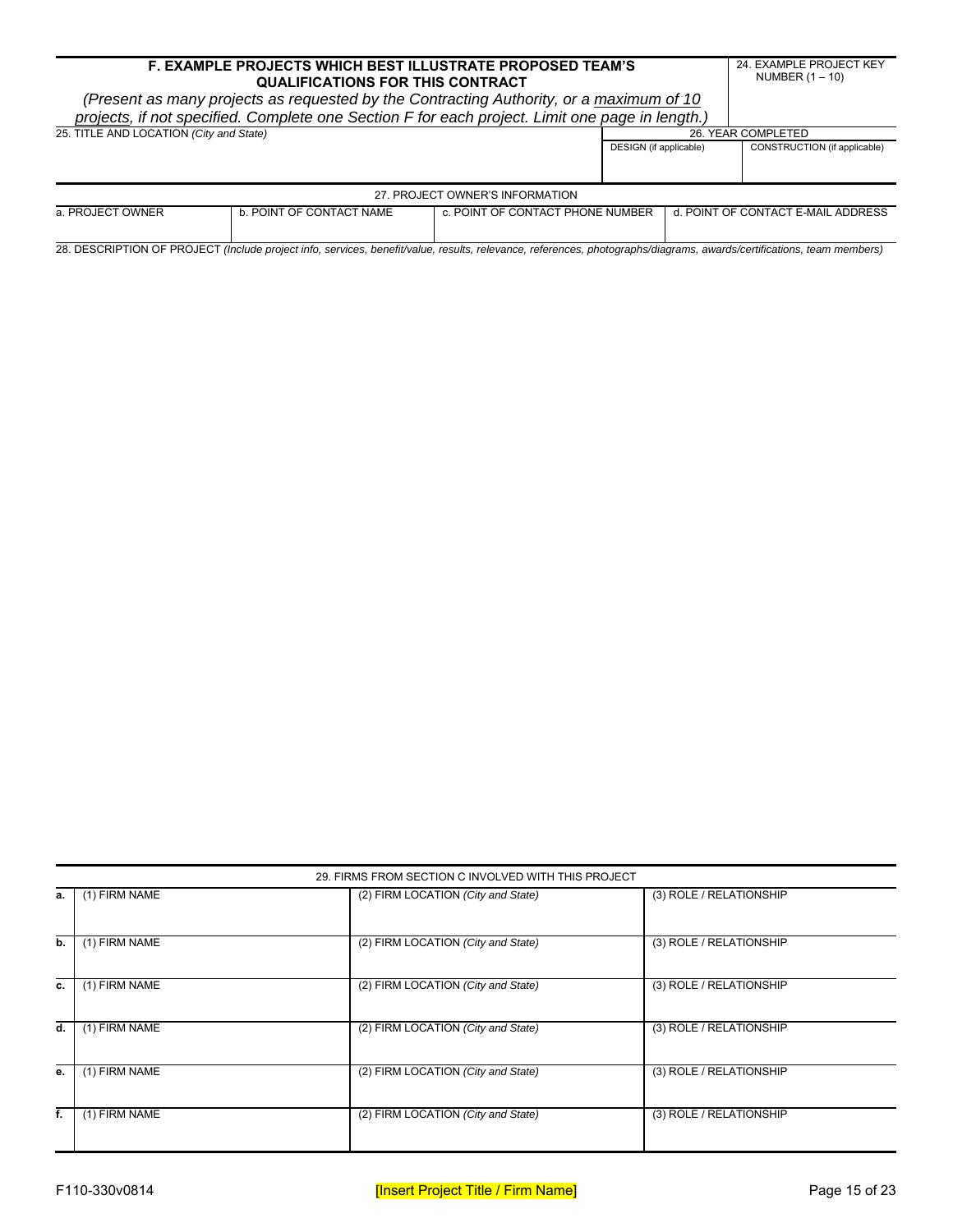### **F. RELEVANT PROJECT EXPERIENCE MATRIX**

|                           |                                                      |        |        |        |        |        |        |        |        | Major Scope of Work requirements as identified in the project advertisement. |        |
|---------------------------|------------------------------------------------------|--------|--------|--------|--------|--------|--------|--------|--------|------------------------------------------------------------------------------|--------|
|                           |                                                      | Scope: | Scope: | Scope: | Scope: | Scope: | Scope: | Scope: | Scope: | Scope:                                                                       | Scope: |
|                           | Example Project Name (Place "X" under Project Scope) |        |        |        |        |        |        |        |        |                                                                              |        |
| $\mathbf{1}$              |                                                      |        |        |        |        |        |        |        |        |                                                                              |        |
| $\sqrt{2}$                |                                                      |        |        |        |        |        |        |        |        |                                                                              |        |
| $\ensuremath{\mathsf{3}}$ |                                                      |        |        |        |        |        |        |        |        |                                                                              |        |
| $\overline{4}$            |                                                      |        |        |        |        |        |        |        |        |                                                                              |        |
| $\,$ 5 $\,$               |                                                      |        |        |        |        |        |        |        |        |                                                                              |        |
| $\,6\,$                   |                                                      |        |        |        |        |        |        |        |        |                                                                              |        |
| $\boldsymbol{7}$          |                                                      |        |        |        |        |        |        |        |        |                                                                              |        |
| $\bf 8$                   |                                                      |        |        |        |        |        |        |        |        |                                                                              |        |
| $\boldsymbol{9}$          |                                                      |        |        |        |        |        |        |        |        |                                                                              |        |
| $10\,$                    |                                                      |        |        |        |        |        |        |        |        |                                                                              |        |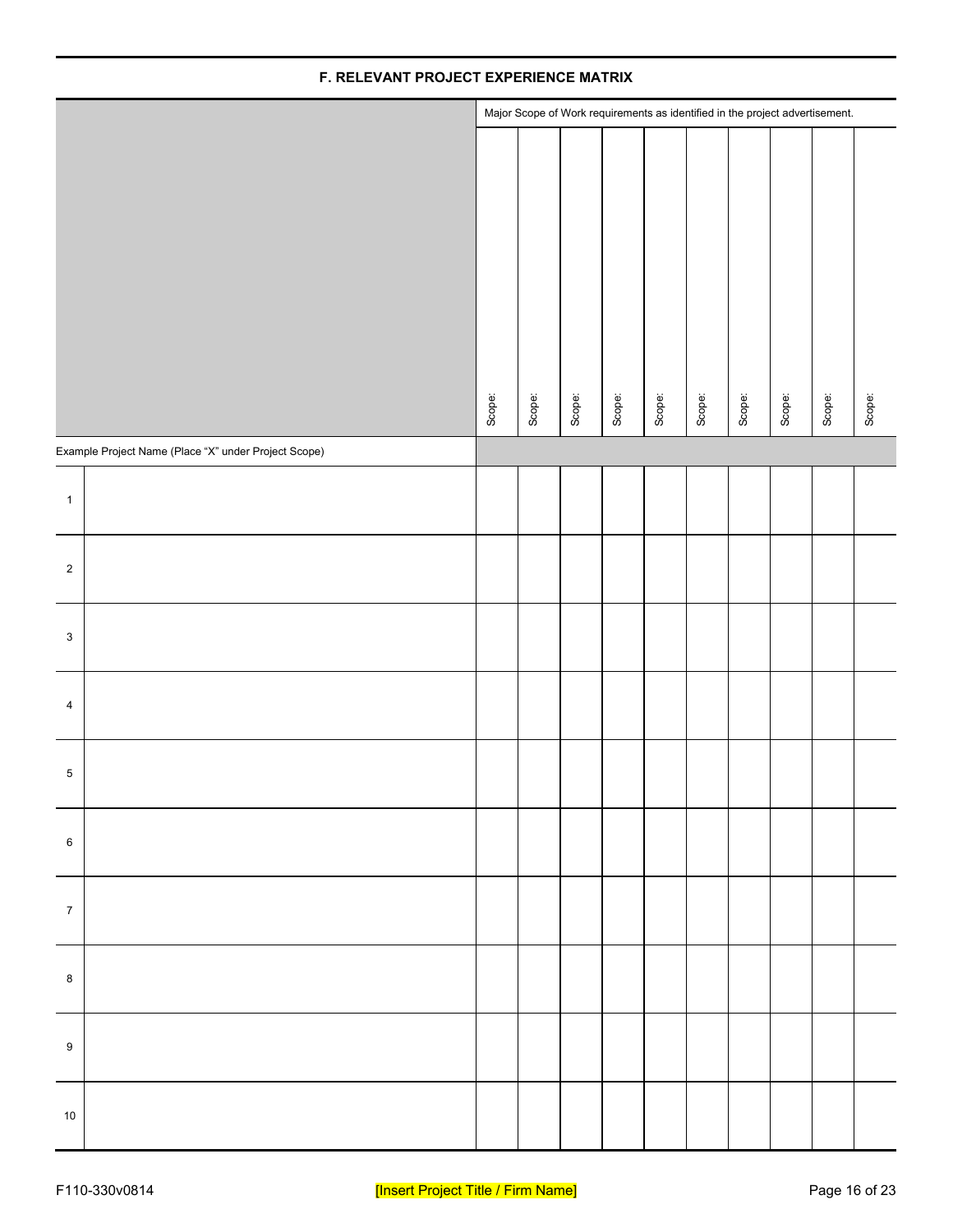| 30. NAMES OF KEY PERSONNEL<br>(From Section E, Block 16) | 31. ROLE IN THIS CONTRACT<br>(From Section E, Block 17) |                          |                |                | 32. EXAMPLE PROJECTS LISTED IN SECTION F<br>(Fill in "Example Projects Key" section below before completing table.<br>Place "X" under project key number for participation in same or similar role.) |   |   |                |         |   |    |
|----------------------------------------------------------|---------------------------------------------------------|--------------------------|----------------|----------------|------------------------------------------------------------------------------------------------------------------------------------------------------------------------------------------------------|---|---|----------------|---------|---|----|
|                                                          |                                                         | $\mathbf{1}$             | $\overline{2}$ | $\overline{3}$ | $\overline{4}$                                                                                                                                                                                       | 5 | 6 | $\overline{7}$ | $\bf 8$ | 9 | 10 |
|                                                          |                                                         |                          |                |                |                                                                                                                                                                                                      |   |   |                |         |   |    |
|                                                          |                                                         |                          |                |                |                                                                                                                                                                                                      |   |   |                |         |   |    |
|                                                          |                                                         |                          |                |                |                                                                                                                                                                                                      |   |   |                |         |   |    |
|                                                          |                                                         |                          |                |                |                                                                                                                                                                                                      |   |   |                |         |   |    |
|                                                          |                                                         |                          |                |                |                                                                                                                                                                                                      |   |   |                |         |   |    |
|                                                          |                                                         |                          |                |                |                                                                                                                                                                                                      |   |   |                |         |   |    |
|                                                          |                                                         |                          |                |                |                                                                                                                                                                                                      |   |   |                |         |   |    |
|                                                          |                                                         |                          |                |                |                                                                                                                                                                                                      |   |   |                |         |   |    |
|                                                          |                                                         |                          |                |                |                                                                                                                                                                                                      |   |   |                |         |   |    |
|                                                          |                                                         |                          |                |                |                                                                                                                                                                                                      |   |   |                |         |   |    |
|                                                          |                                                         |                          |                |                |                                                                                                                                                                                                      |   |   |                |         |   |    |
|                                                          |                                                         |                          |                |                |                                                                                                                                                                                                      |   |   |                |         |   |    |
|                                                          |                                                         |                          |                |                |                                                                                                                                                                                                      |   |   |                |         |   |    |
|                                                          |                                                         |                          |                |                |                                                                                                                                                                                                      |   |   |                |         |   |    |
|                                                          |                                                         |                          |                |                |                                                                                                                                                                                                      |   |   |                |         |   |    |
|                                                          |                                                         |                          |                |                |                                                                                                                                                                                                      |   |   |                |         |   |    |
|                                                          |                                                         |                          |                |                |                                                                                                                                                                                                      |   |   |                |         |   |    |
|                                                          |                                                         |                          |                |                |                                                                                                                                                                                                      |   |   |                |         |   |    |
|                                                          |                                                         |                          |                |                |                                                                                                                                                                                                      |   |   |                |         |   |    |
|                                                          |                                                         |                          |                |                |                                                                                                                                                                                                      |   |   |                |         |   |    |
|                                                          |                                                         |                          |                |                |                                                                                                                                                                                                      |   |   |                |         |   |    |
|                                                          |                                                         |                          |                |                |                                                                                                                                                                                                      |   |   |                |         |   |    |
|                                                          |                                                         |                          |                |                |                                                                                                                                                                                                      |   |   |                |         |   |    |
|                                                          |                                                         | 33. EXAMPLE PROJECTS KEY |                |                |                                                                                                                                                                                                      |   |   |                |         |   |    |

### **G. KEY PERSONNEL PARTICIPATION IN EXAMPLE PROJECTS**

| NO. | TITLE OF EXAMPLE PROJECT (FROM SECTION F) | NO. | TITLE OF EXAMPLE PROJECT (FROM SECTION F) |
|-----|-------------------------------------------|-----|-------------------------------------------|
|     |                                           | 6   |                                           |
| 2   |                                           |     |                                           |
| 3   |                                           | 8   |                                           |
| 4   |                                           | 9   |                                           |
| 5   |                                           | 10  |                                           |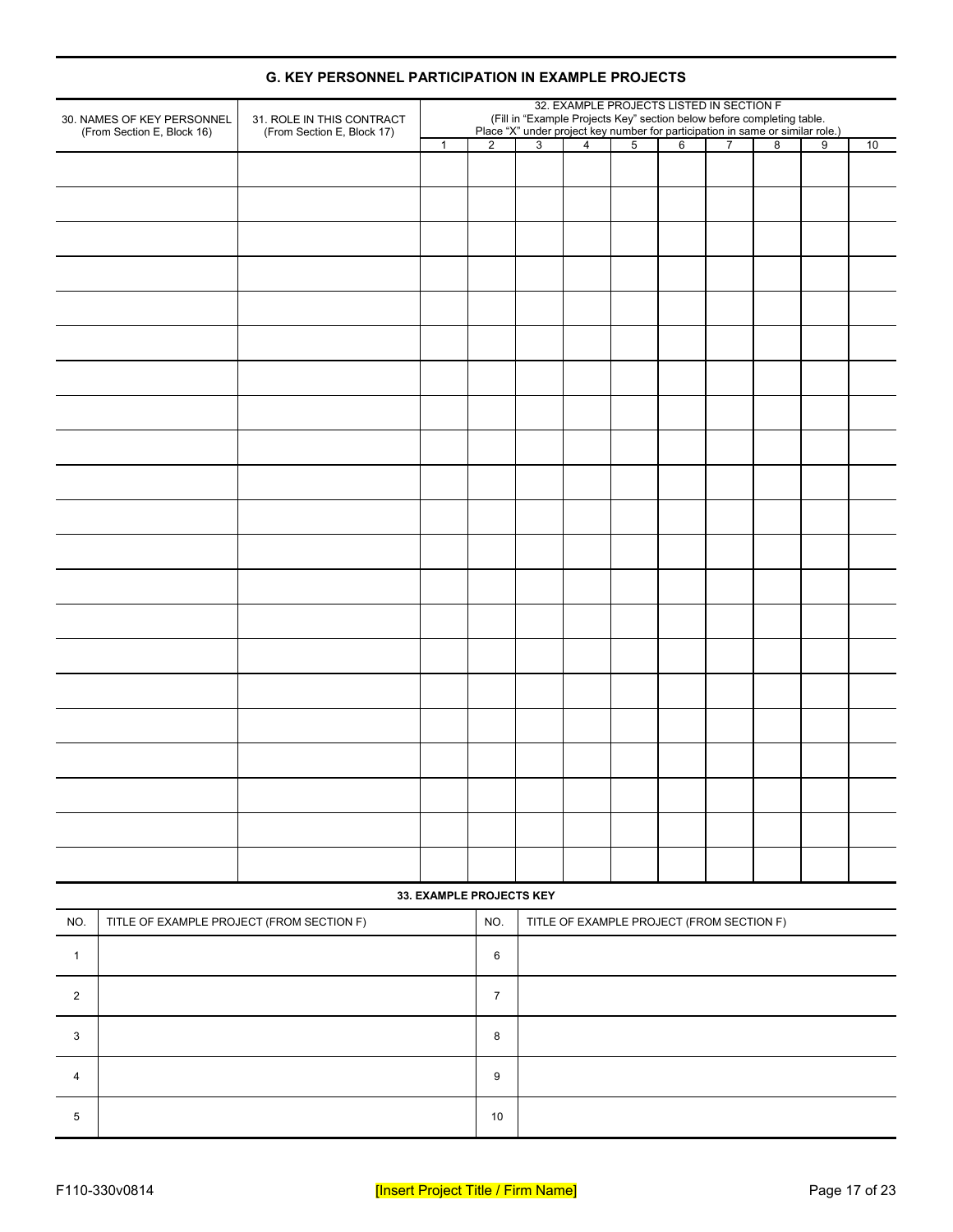34a. PROVIDE ANY ADDITIONAL INFORMATION REQUESTED BY THE CONTRACTING AUTHORITY. ATTACH ADDITIONAL SHEETS AS NEEDED.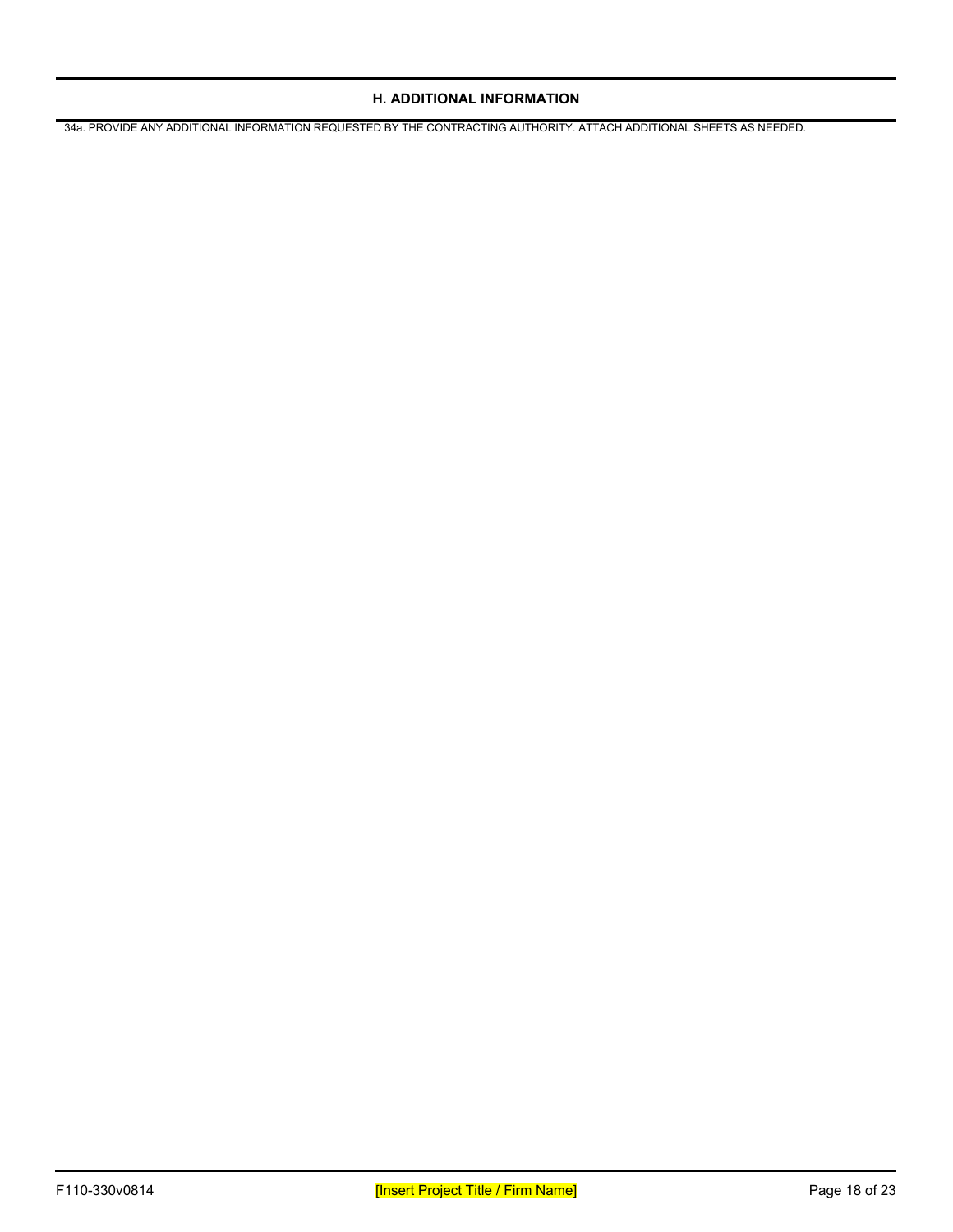34b. PROVIDE ANY ADDITIONAL INFORMATION REQUESTED BY THE CONTRACTING AUTHORITY. ATTACH ADDITIONAL SHEETS AS NEEDED.

### **PROPOSER AFFIRMATION AND DISCLOSURE**

The Lead Firm or Joint Venture ("Proposer") acknowledges that by signing this Statement of Qualifications, that it affirms, understands, and will abide by the requirements of Executive Order 2011-12K. If awarded a Contract, the Proposer affirms that both the Proposer and its Consultants and Subcontractors (as applicable) shall perform no services requested under the Contract outside of the United States.

The Proposer shall provide the locations where services under the Contract will be performed in the spaces provided below or by attachment. Failure to provide this information as part of its Statement of Qualifications will cause the Proposer to be deemed non-responsive and no further consideration will be given to its Statement of Qualifications. If the Proposer will not be using Consultants or Subcontractors, indicate "Not Applicable" in the appropriate spaces.

1. Principal business location of the Proposer:

Address City, State, Zip

2. Location where services will be performed by Proposer:

Address City, State, Zip

Locations where services will be performed by Consultants and Subcontractors:

Address City, State, Zip

3. Location where state data will be stored, accessed, tested, maintained, or backed-up, by Proposer:

Locations where state data will be stored, accessed, tested, maintained, or backed-up by Consultants and Subcontractors:

Address City, State, Zip

Address City, State, Zip

Address City, State, Zip

Address City, State, Zip

Address City, State, Zip

Address City, State, Zip

Address City, State, Zip

Address City, State, Zip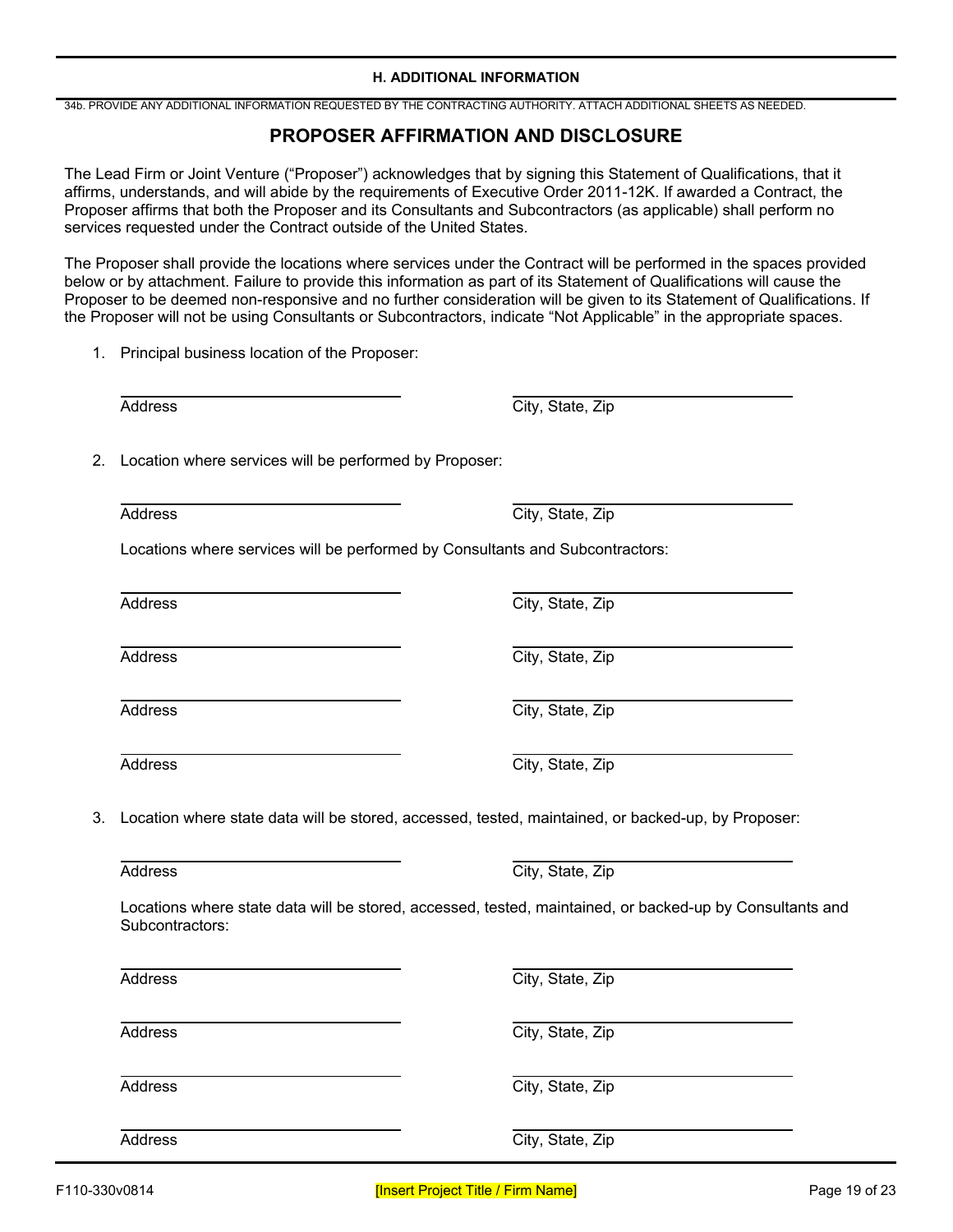34c. PROVIDE ANY ADDITIONAL INFORMATION REQUESTED BY THE CONTRACTING AUTHORITY. USE THE NEXT PAGE OR ATTACH ADDITIONAL SHEETS AS NEEDED.

## **COMMITMENT TO PARTICIPATE IN THE EDGE BUSINESS ASSISTANCE PROGRAM**

#### **Mark only one option.**

Use " $\checkmark$ " or "X" to mark option included in contract award amount. If marking Option B, also show percentage of proposed participation. If the Proposer intends to receive points for exceeding the EDGE Participation Goal, it must provide completed *Certified Statement of Intent To Contract and To Perform* forms signed by both parties with its Statement of Qualifications.

### **Option A**

The Lead Firm or Joint Venture ("Proposer") commits to *meet or exceed* the advertised EDGE Participation Goal of the award amount**,** calculated as a portion of the Basic Fee (including Direct Personnel Expense) plus all accepted Additional Service Fees and Reimbursable Expenses, by using EDGE-certified Business Enterprise(s). For CM at Risk and Design-Build contracts, this is the contract amount for preconstruction and construction stage compensation excluding subcontracts, self-performed work and contingency.

 The Proposer agrees that if selected for consideration of the Contract, it shall provide to the Contracting Authority, at the location required within the time identified in the Request for Proposal, its Proposal, including a *Certified Statement of Intent To Contract and To Perform* form for each EDGE-certified Business Enterprise proposed for use by the Proposer if awarded the Contract for this Project.

### **Option B (also indicate percentage -- see text )**

The Proposer acknowledges it understands the requirement for it to provide and agrees to provide to the Contracting Authority, if selected for consideration of the Contract, within the time identified in the Request for Proposal, a letter requesting a waiver of the EDGE participation goal percentage on the Proposer's letterhead with a detailed *Demonstration of Good Faith* form describing its efforts undertaken prior to submitting its Statement of Qualifications to meet the advertised EDGE Participation Goal percentage for the Contract for this Project, and full documentation to substantiate its efforts.

 The Proposer *does not meet* the advertised EDGE Participation Goal percentage, but, if awarded the Contract for this Project, *commits to provide* **percent of the Contract award amount**, calculated as a portion of the Basic Fee (including Direct Personnel Expense) plus all accepted Additional Service Fees and Reimbursable Expenses, by using EDGE-certified Business Enterprise(s).

 The Proposer commits to provide to the Contracting Authority at the location required within the time identified in the Request for Proposal, its Proposal, including a *Certified Statement of Intent To Contract and To Perform* form for each EDGE-certified Business Enterprise proposed for use by the Proposer if awarded the Contract for this Project.

### **Option C**

 The Proposer declares that it is an EDGE-certified Business Enterprise and that if awarded the Contract, the EDGE Participation percentage will be 100% of the award amount.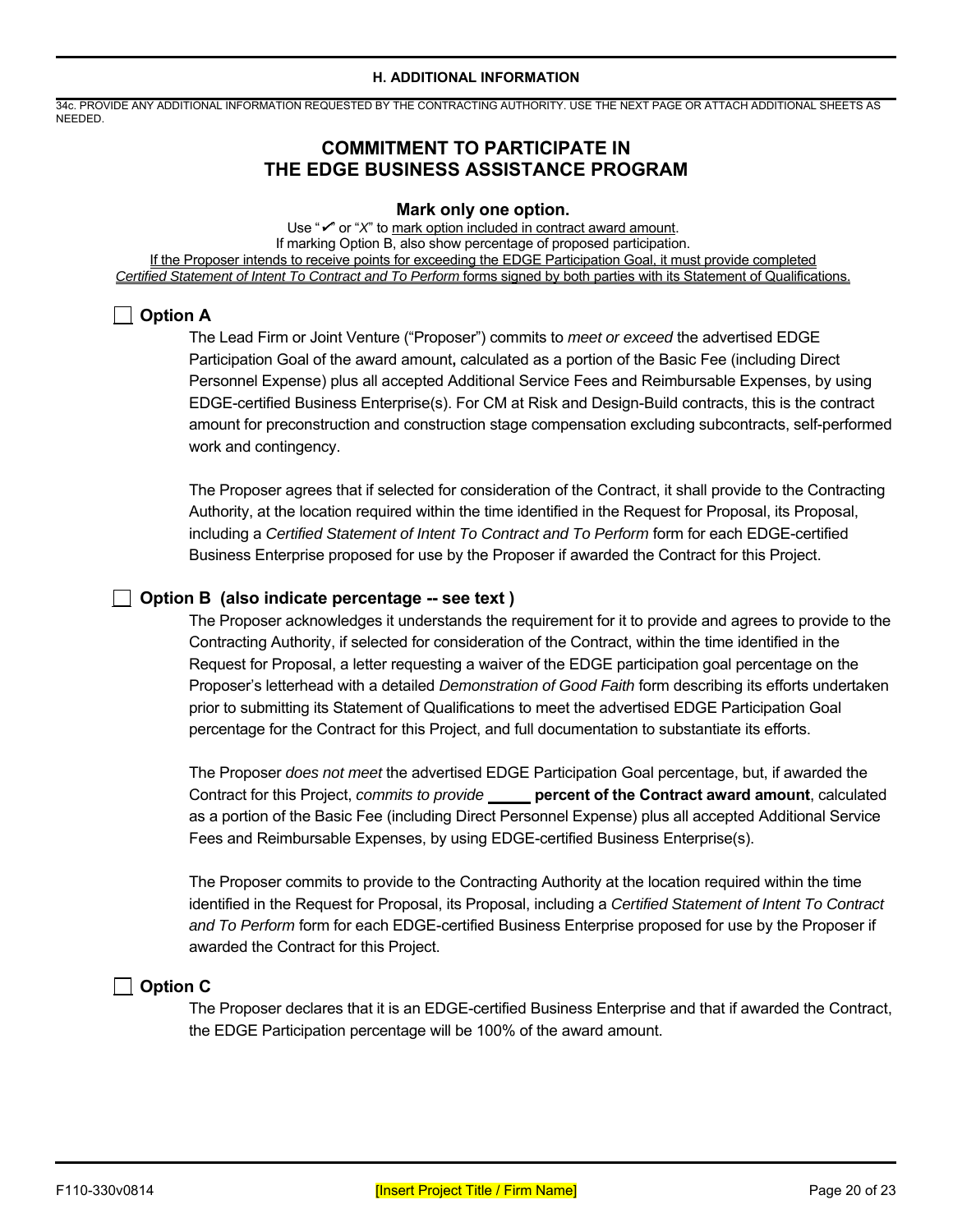|         |  |  |  |  | 34d. PROVIDE ANY ADDITIONAL INFORMATION REQUESTED BY THE CONTRACTING AUTHORITY. USE THE NEXT PAGE OR ATTACH ADDITIONAL SHEETS AS |  |  |
|---------|--|--|--|--|----------------------------------------------------------------------------------------------------------------------------------|--|--|
| NEEDED. |  |  |  |  |                                                                                                                                  |  |  |
|         |  |  |  |  |                                                                                                                                  |  |  |

### **EDGE PARTICIPATION STATEMENT OF INTENT TO CONTRACT AND PERFORM**

| Project Name<br>Vendor Name                                          | <b>Project Number</b> |
|----------------------------------------------------------------------|-----------------------|
| <b>EDGE-certified Business Enterprise ("EBE")</b><br><b>EBE Name</b> | Phone                 |
| Address                                                              | Fax                   |
| City, State ZIP                                                      | E-mail                |
| <b>EBE Certification Number</b>                                      |                       |

**Briefly describe services, work or supplies to be provided by the EBE (may use industry codes):** 

**Percentage of proposed EBE participation:\*** % **Anticipated cost or fee payable to EBE firm:** \$

\*If indicating less than the advertised EDGE participation, the Vendor must request a waiver and provide a "Demonstration of Good Faith Effort" form and supporting documentation that the Vendor attempted to meet the advertised participation goal established for this project by the Director of the Ohio Department of Administrative Services pursuant to Section 123.152 of the Ohio Revised Code.

#### **Certified by EBE and by the Vendor**

The Vendor certifies that it intends to contract with the EBE for the portion of the agreement described above related to this project. The named EBE certifies that it intends to contract with the named Vendor and intends to provide the portion of the Vendor's scope of services as described above and for the anticipated cost or fee as indicated above.

If the Vendor is not selected to provide services for this Project, this Statement of Intent shall be null and void.

For CM at Risk and Design-Build contracts, please indicate Stage(s) of Project that EDGE services will be performed:

| <b>Preconstruction Stage Services</b> | ◯ Construction Stage Services | □ Construction Stage Subcontracted Work |
|---------------------------------------|-------------------------------|-----------------------------------------|
|---------------------------------------|-------------------------------|-----------------------------------------|

| <b>EDGE-certified Business Enterprise</b> |      | <b>Vendor</b> |      |
|-------------------------------------------|------|---------------|------|
| Name                                      |      | Name          |      |
| Signature                                 | Date | Signature     | Date |
|                                           |      |               |      |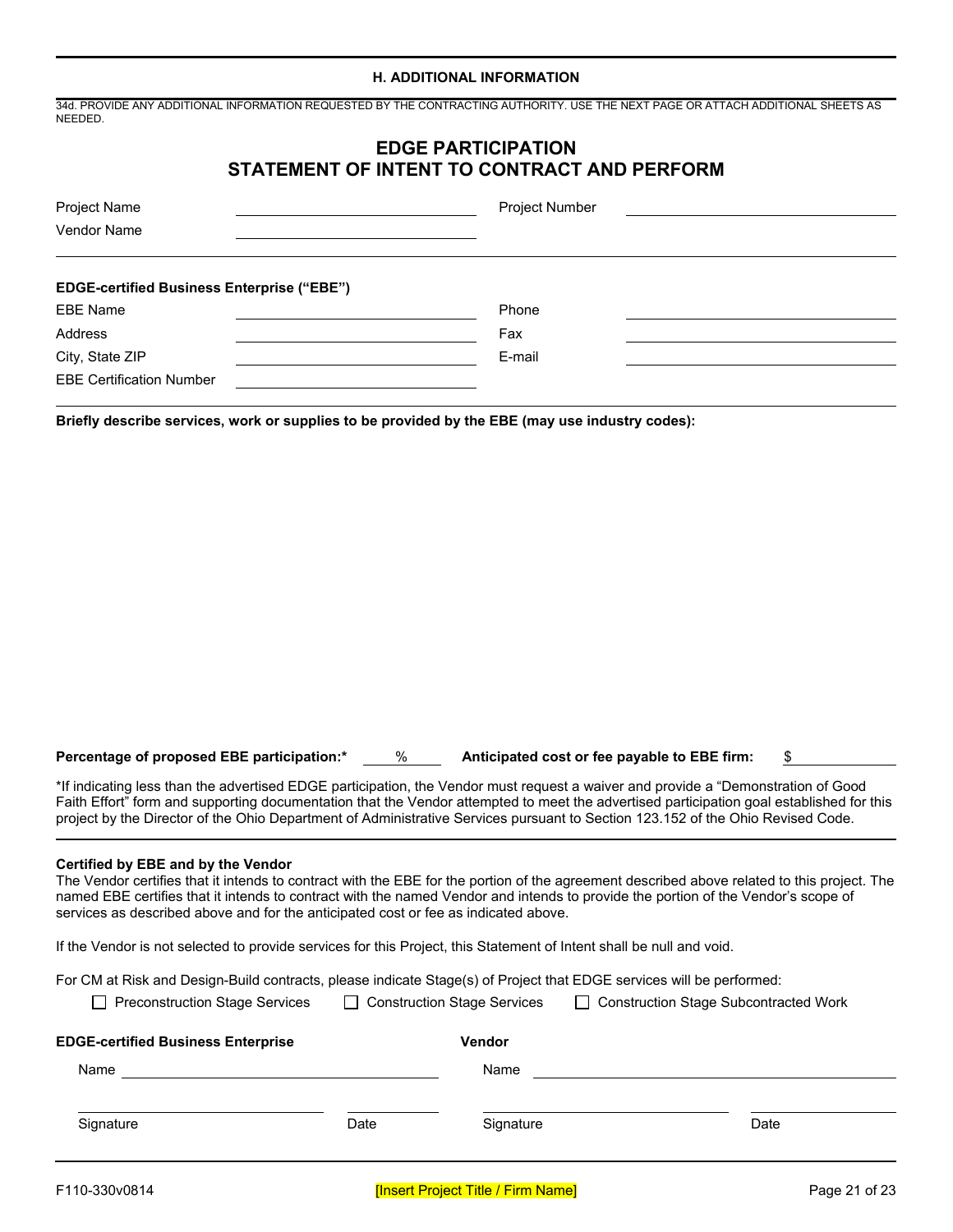34e. PROVIDE ANY ADDITIONAL INFORMATION REQUESTED BY THE CONTRACTING AUTHORITY. ATTACH ADDITIONAL SHEETS AS NEEDED.

### **DISCLOSURE OF PAST PERFORMANCE**

The Lead Firm or Joint Venture and all Consultants identified in Section C shall disclose any lawsuits or claims initiated by public owners or requests to address issues on past projects by responding to the following questions. Summarize all team member firms on one page. Please indicate "none" for each firm when appropriate.

1. List any lawsuits, claims, or demands, related to the company or organization's participation on any public contract, during the past 5 years, whether the lawsuit, claim or demand was initiated by the public owner against the company or organization or initiated against the company or organization in its capacity as a subcontractor.

2. In the past five years, has the company or organization been requested by a public owner to return to address construction workmanship, performance, or installation issues. If yes, please state the project and type of contract, and describe your response to the request.

### **I. AUTHORIZED REPRESENTATIVE**

All of the foregoing in Part I is a statement of facts.

35. SIGNATURE 36. DATE

37. NAME AND TITLE